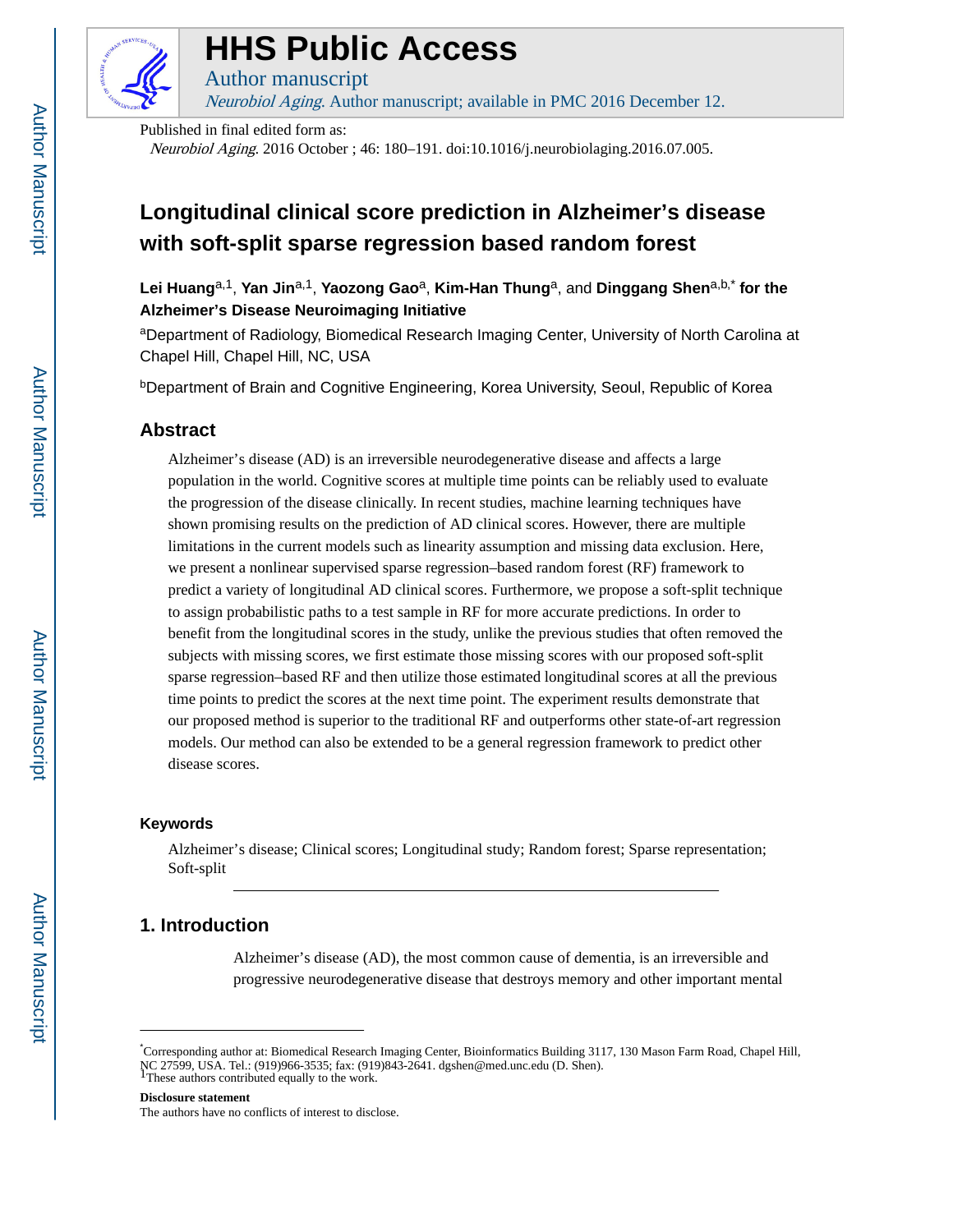functions, resulting in the loss of intellectual and social skills. Mild memory problems are usually the first warning signs of AD. As the disease progresses, dementia symptoms gradually worsen. A convenient strategy for a physician is to conduct neuropsychological tests that can be used to identify behavioral and mental abnormalities associated with the disease. A variety of clinical assessment criteria or scores have been developed for that purpose, such as Mini-Mental State Examination (MMSE) (Folstein et al., 1975), Clinical Dementia Rating–Global and Sum of Boxes (CDR-GLOB and CDR-SOB) (Morris, 1993), and Alzheimer's Disease Assessment Scale–Cognitive Subscale (ADAS-cog) (Rosen et al., 1984). Many studies have shown the reliable correlation between these clinical scores and the prognosis of AD (Doraiswamy et al., 1996; O'Bryant et al., 2008). They can thus be considered as the quantifiable measurements of the disease progression. Since cognitive problems resulting from neurodegeneration usually begin many years before the clinical onset of AD, it is desirable to accurately predict the disease progression that can be quantitatively represented by the corresponding clinical scores, so that the appropriate treatment plans can be initiated or adjusted.

The progression of AD can also be monitored with medical imaging such as magnetic resonance imaging (MRI). Alterations of image features in gray matter (GM) such as hippocampus atrophy (Morra et al., 2009) and in white matter (WM) such as fornix degeneration (Jin et al., 2015) and network connectivity breakdown (Li et al., 2013; Wang et al., 2016b) have been linked to AD or used to classify AD (Thung et al., 2013, 2014, 2015a, b; Zhan et al., 2014, 2015; Zhu et al., 2014, 2015). In recent years, machine learning techniques have been applied to predict AD-related future clinical scores by imaging-related features, such as average regional GM density and tissue volume of MRI (Duchesne et al., 2009; Fan et al., 2010; Stonnington et al., 2010; Wang et al., 2010; Zhang et al., 2012a), average regional intensity of positron emission tomography (Zhang et al., 2012a), average regional cortical thickness, average regional WM volume, and total cortical surface area (Zhou et al., 2013).

However, there are a few limitations about the current prediction methods. First, those studies assumed linear relationship between the applied features and the clinical scores. Therefore, their proposed regression models were linear, such as generalized linear model (Duchesne et al., 2009), linear support vector machine (SVM) (Fan et al., 2010; Zhang et al., 2012a), relevance vector machine (Stonnington et al., 2010; Wang et al., 2010), or Lasso regression (Zhou et al., 2013). Unfortunately, this critical assumption usually does not hold in the reality. Second, since AD is a slowly progressive disease, it may take many years or even decades for the disease to be developed from its earliest stage to the latest. During that process, multiple MRI scans and scores are usually acquired to monitor the patient's mental health. Therefore, the longitudinal scores from other time points provide valuable information to predict a future score more accurately. However, many studies used either only the baseline image features to predict baseline scores (Stonnington et al., 2010) or the baseline image features and scores to predict the future scores (Duchesne et al., 2009; Fan et al., 2010; Wang et al., 2010). Although Zhou et al., (2013) included the longitudinal image and score information in their framework, they enforced a temporal smoothness prior to discourage the big discrepancy between the scores of 2 neighboring time points, which may not be the case for some individuals. Finally, the longitudinal scores are often missing at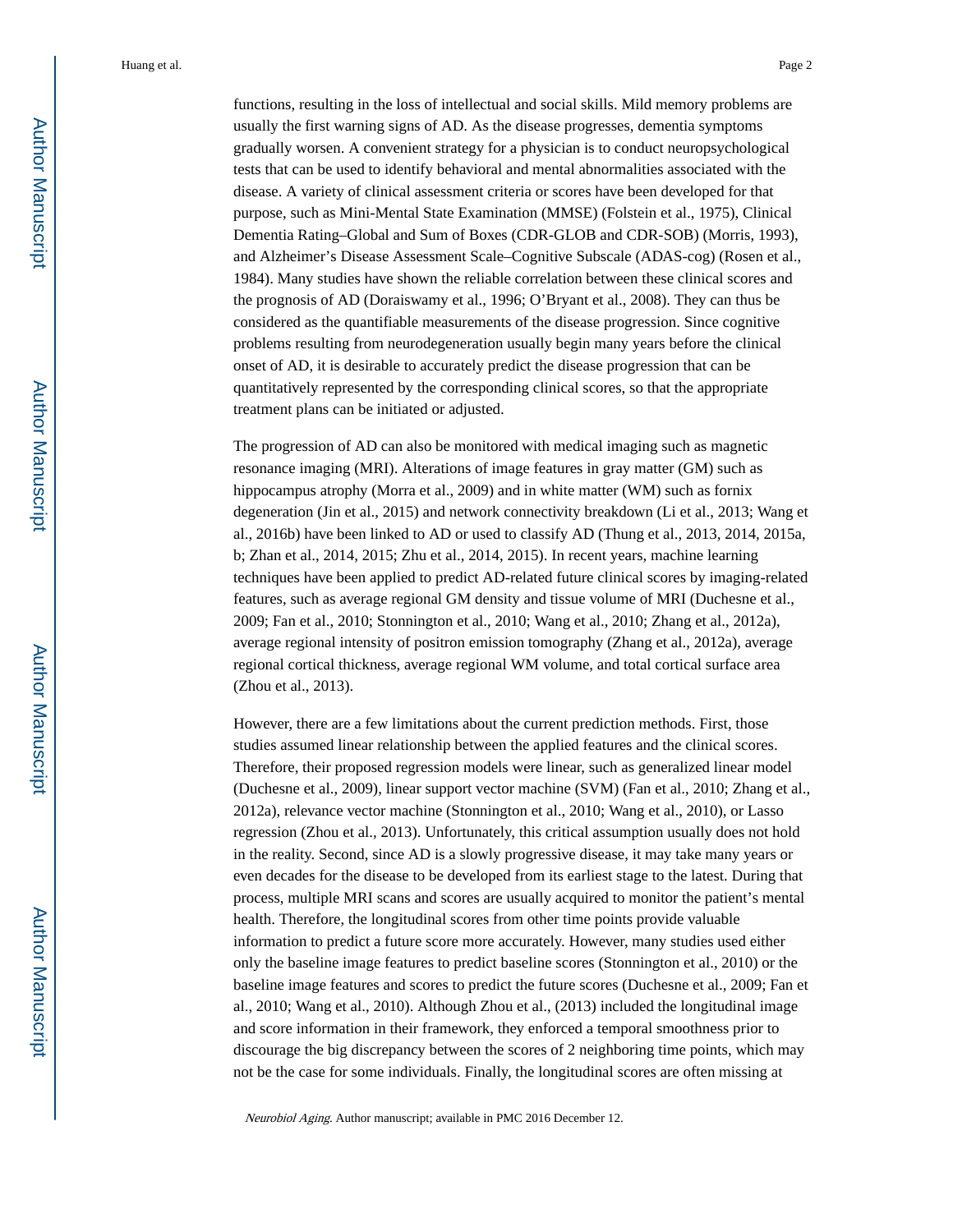some time points for some patients due to different reasons. A simple strategy is to remove those subjects with missing data (Zhang et al., 2012a). However, this may reduce the number of samples greatly and thus the prediction power of the model. It is highly preferred that the partial set of scores from those subjects with missing data can still be utilized in the algorithm.

To overcome the first aforementioned limitation of model complexity, here, we propose to use a nonlinear learning model–random forest (RF)–to describe the complex relationship between the applied features and the future clinical scores. RF (Breiman, 2001) is a kind of ensemble learning models that has been widely used in brain tissue segmentation (Zhang et al., 2014, 2016). It can generate a nonlinear decision boundary which is more suitable for describing complex patterns such as the relationship between brain image features and the AD clinical scores.

However, the axis-aligned split function in the traditional RF generates a stair-like splitting boundary that causes poor generalization. An oblique split function can generate a more complex boundary with better generalization. Nevertheless, the search of its parameters is difficult in the high dimensional space. Therefore, we propose our sparse regression–based RF and improve the traditional RF model by incorporating it with the Lasso regression. More specifically, first of all, the Lasso regression (Tibshirani, 1996) was used before RF to act as a supervised filter to select the informative features, instead of exhaustive search in the traditional RF. Then, the principal component analysis (PCA) is applied to find the best oblique split function for RF. Another improvement we introduce in our framework is to use the soft-split strategy, instead of hard-split in the traditional RF. Compared to hard split, the soft-split method considers the ambiguity for those hard-to-split samples near the splitting hyperplane at each split node. In soft split, each test sample is allowed to go through both left and right nodes with certain probabilities, which depends on the distance of this sample to the learned splitting decision boundary. Then, the target (e.g., clinical scores) of the sample can be estimated as the weighted average of the statistics in all leaf nodes this sample visits.

For the second and the third limitations, we propose a 2-stage prediction procedure that first estimates the missing scores at different time points by our proposed soft-split sparse regression–based RF, so that a complete score table becomes available to all the subjects at all time points. Then, we make use of the baseline features and also the longitudinal scores at all the previous time points to predict the scores at the next time point.

#### **2. Methods**

#### **2.1. Subjects and image acquisition**

The data set in this study was obtained from the Alzheimer's Disease Neuroimaging Initiative (ADNI) databases (<http://adni.loni.usc.edu>). A total of 805 subjects were included in this study. Multiple sources of imaging data or biological samples were acquired from the participants, such as MRI and positron emission tomography scans and cerebrospinal fluid samples. The cognitive tests were conducted and the corresponding clinical scores were recorded. A series of longitudinal data including those imaging scans and clinical scores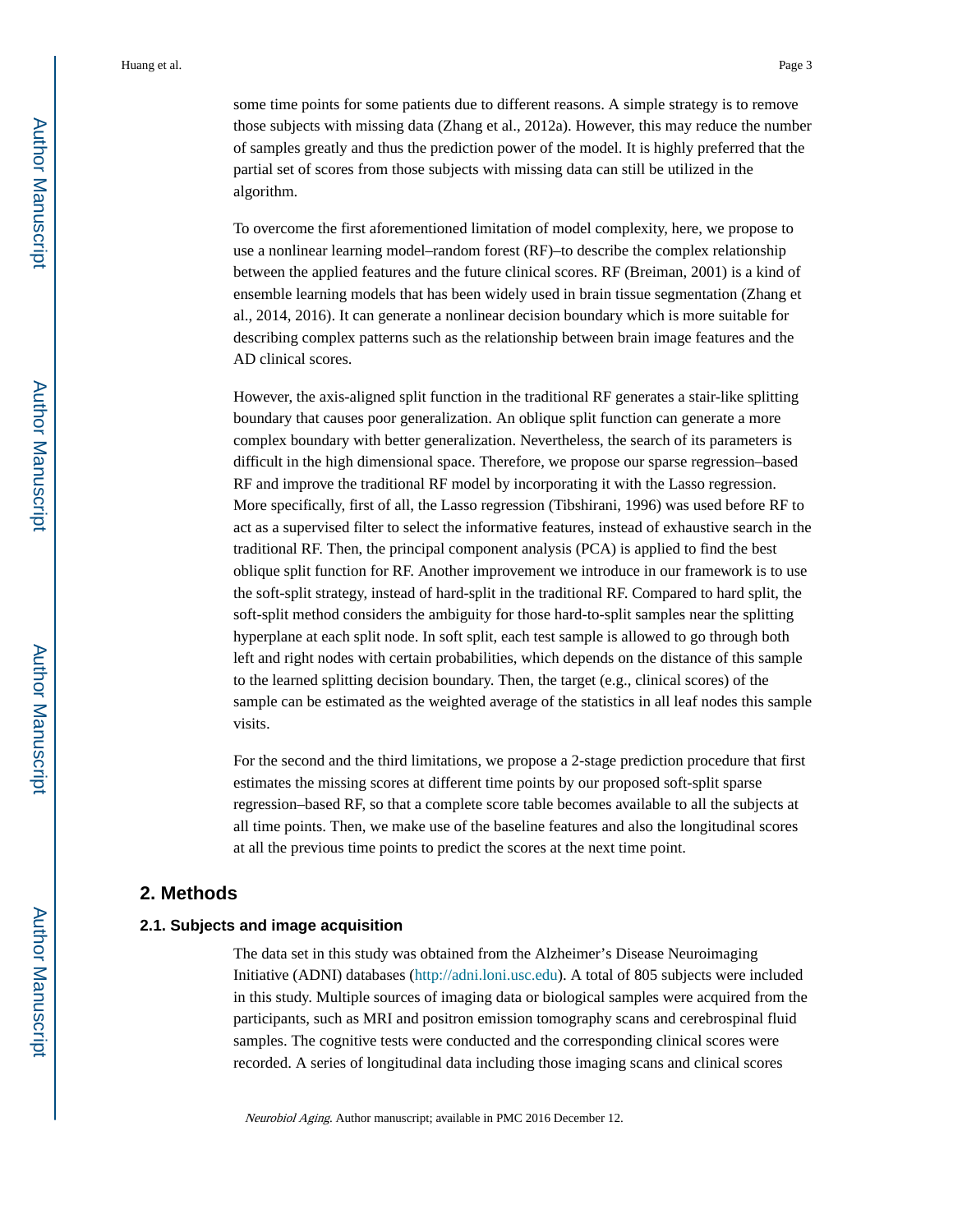were obtained when the subjects were enrolled in the program for the first time (the baseline) and every 12 months at the follow-up visits. Due to different reasons such as subject dropouts, the number of subjects was gradually reduced at the follow-up time points. Here, we selected the baseline MRI T1-weighted (T1w) images and the 4 types of clinical scores (MMSE, CDR-SOB, CDR-GLOB, and ADAS-cog) at the baseline and the sequential 4 follow-up time points with a year apart from each other. The complete subject demography and the clinical score statistics are listed in Table 1.

All subjects were scanned with a standardized MRI protocol developed for ADNI. Highresolution structural T1w MRI scans were acquired at 58 sites using 1.5 Tesla MRI scanners. The T1w images were acquired with a sagittal 3D magnetization-prepared rapid gradientecho (MPRAGE) sequence. Acquisition parameters were as follows: repetition time of 2400 ms, echo time of 3 ms, inversion time of 1000 ms, flip angle of 8°, 24-cm field of view, and a  $192 \times 192 \times 166$  acquisition matrix with the voxel size of  $1.25 \times 1.25 \times 1.2$  mm<sup>3</sup>.

#### **2.2. Image preprocessing**

Each subject's T1w images were first corrected for intensity inhomogeneity using the N3 method, and the skull of the brain was also removed. Next, the tissue of the brain was segmented into GM, WM, and cerebrospinal fluid with FAST (automated segmentation tool) in FSL, an open source software package for neuroimaging data analysis [\(http://](http://fsl.fmrib.ox.ac.uk/fsl/fslwiki/) [fsl.fmrib.ox.ac.uk/fsl/fslwiki/\)](http://fsl.fmrib.ox.ac.uk/fsl/fslwiki/). Then the segmented T1w images were registered to a publicly available atlas Automatic Anatomical Labeling (AAL; Tzourio-Mazoyer et al., 2002) with Hierarchical Attribute Matching Mechanism for Elastic Registration (HAMMER; Shen and Davatzikos, 2002; Shen et al., 1999; Xue et al., 2006). The AAL atlas is a widely used high-resolution T1w GM parcellation with 90 cerebral regions of interest (ROIs) based on anatomical definitions on a single adult subject. The 90 AAL ROIs were assigned to each subject after registration through the deformation fields. The GM regions were selected because GM is affected by AD the most and has been widely used as features in the AD-related studies (Zhang and Shen, 2012b). The volumes of all the 90 ROIs were computed for each subject. In order to filter out the bias caused by the variability of individual brain sizes, each ROI volume was normalized by the total intracranial volume. Finally, the normalized volumes of those ROIs were utilized as features in our prediction algorithm.

#### **2.3. Random forest**

An RF consists of a set of decision trees where each tree consists of split nodes and leaf nodes. The split nodes evaluate each arriving sample and depending on the features of the sample, pass it to the left or right child. Each leaf node stores the statistic of the sample that arrives. The training stage of RF is to construct such multiple decision trees. Let  $\Gamma$  denote the entire feature set (the attributes such as ROI volumes, clinical scores, age, sex, etc.). If <sup>T</sup> trees are generated, then, in the  $i$ th tree, a subset of training data  $D_j \subset D$  is randomly sampled with a replacement from the entire data set  $D\in\mathbb{R}^{|I|\times n}$ , where *n* is the number of subjects. Then, starting from the root node (the top split node), each node in the tree is trained recursively. Taking the *j*th node as an example, a split function is generated to split the data  $D_{i,j}$  at the *j*th node into the left and right child split nodes with the samples  $D_{i,j}^L$  and  $D_{i,j}^R$ . To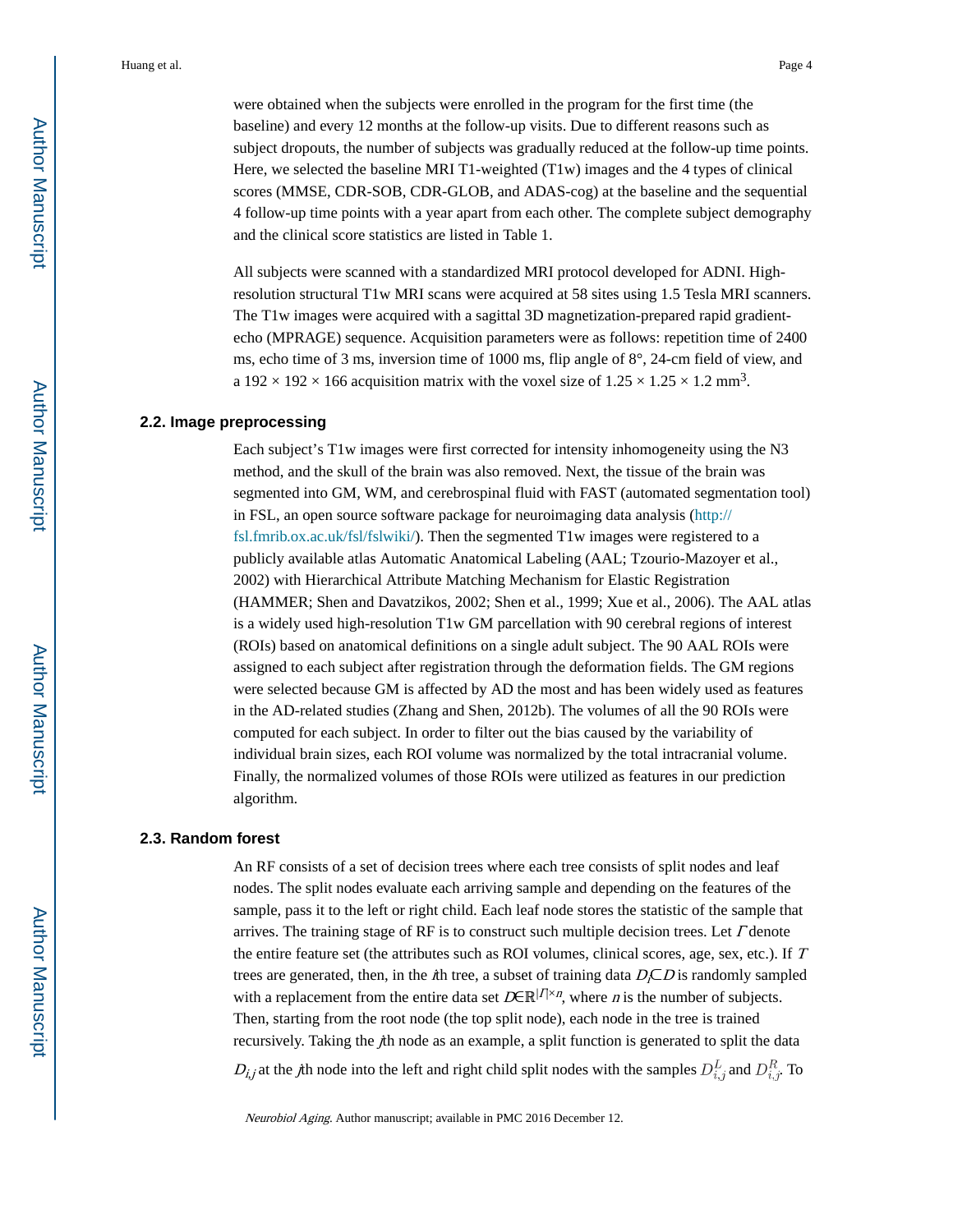learn the split function, a subset of features  $\Gamma_{i,j} \subset \Gamma$  is selected by random sampling, which further enhances the randomness and diversity among different decision trees in the forest. There are 2 types of split functions, that is, the axis-aligned function and the oblique function. With the traditional axis-aligned split function, only 1 feature and the corresponding threshold are learned as the splitting parameters for each split function, and it can be expressed as:

$$
f(\mathbf{x}|\mathbf{w},t)=H\left(\mathbf{w}^T\mathbf{x}-t\right),\,s.t.\,\mathbf{x}\in D_{i,j},\,\|\mathbf{w}_0\|=1\quad(1)
$$

where  $\mathbf{x} \in \mathbb{R}^{|F_j|\times 1}$  is a feature vector;  $\mathbf{w} \in \mathbb{R}^{|F_j|\times 1}$  is an indicator vector; is the  $L_0$  constraint, which limits to only 1 feature that can be selected; *t* is the threshold; and  $H(a)$  is the Heaviside function (Abramowitz and Stegun, 1965) denoted as:

$$
H(a) = \begin{cases} 0 & a \le 0 \\ 1 & a > 0 \end{cases}
$$
 (2)

Therefore,  $D_{i,j}^L = \{x \in D_{i,j} | f(x|w, t) = 0\}$  and  $D_{i,j}^R = \{x \in D_{i,j} | f(x|w, t) = 1\}.$ 

Similarly, the oblique split function can be formulated without the  $L_0$  constraint:

$$
f(\boldsymbol{x}|\boldsymbol{w},t) = H\left(\boldsymbol{w}^T\boldsymbol{x}-t\right), \, s.t. \, \boldsymbol{x} \in D_{i,j} \quad (3)
$$

To find the optimal  $w$  and  $t$ , the purity of the split samples is often used as a criterion. It can be defined as (Criminisi et al., 2011):

$$
I(\mathbf{w}, t) = V(D) - \sum_{k \in \{L, R\}} \frac{|D^k|}{|D|} V(D^k)
$$
(4)

where  $V(D)$  is the variance defined as:

$$
V(D) = \frac{1}{|D|} \sum_{(x,y)\in D} ||y - \frac{1}{|D|} \sum_{(x,y)\in D} y||^2
$$
 (5)

where  $(x, y)$  means a pair of feature and target vectors of a sample. Finally, the objective of each split function is to maximize the purity of the samples after the split:

$$
f(x|\boldsymbol{w},t) = \operatorname{argmax}_{\boldsymbol{w},t} I(\boldsymbol{w},t)
$$
 (6)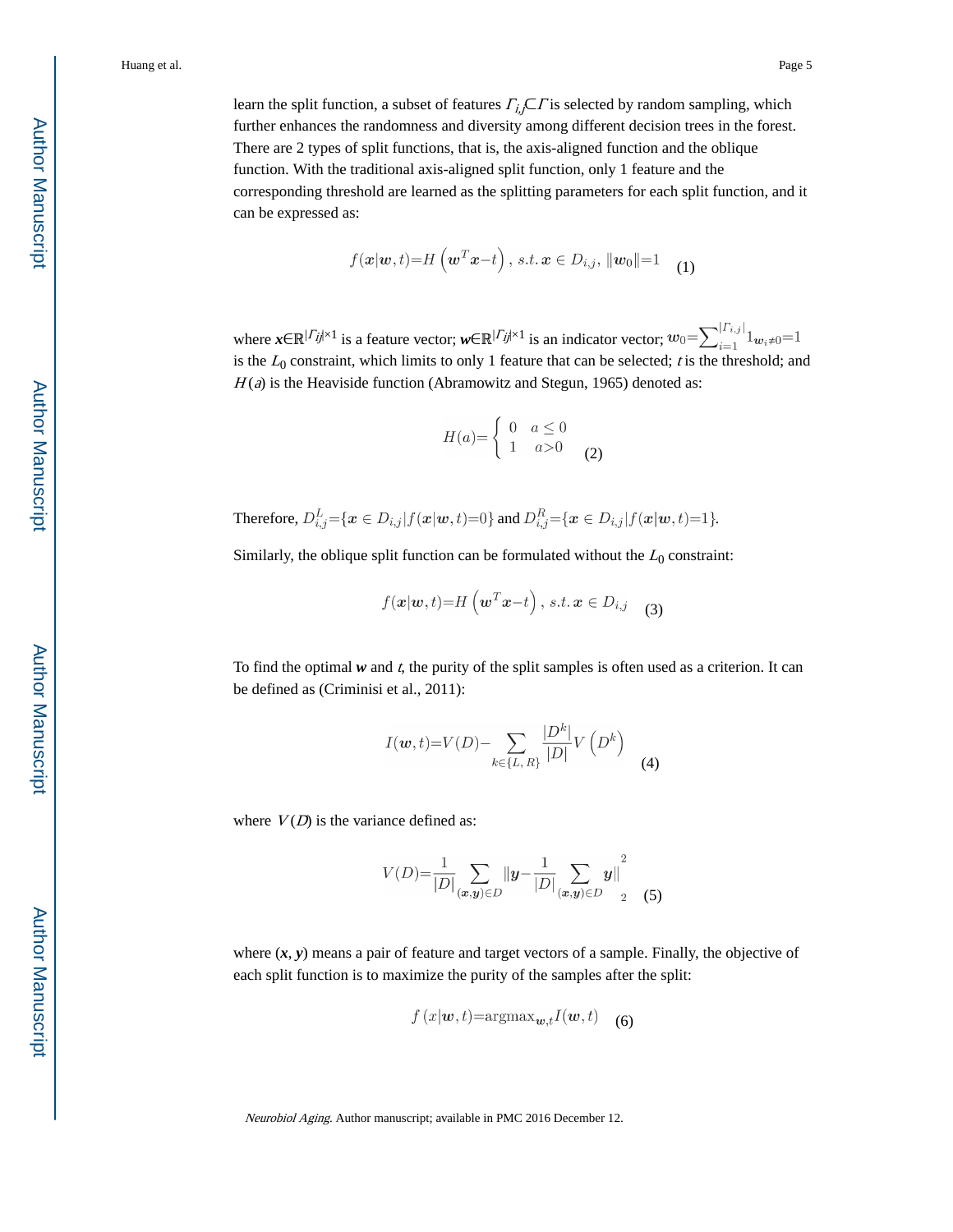In this way, each node will continue splitting until it reaches certain stopping criteria such as the minimum number of samples or the maximum of tree depth, and then the statistical information (e.g., mean and variance) of the inseparable target group in the sub-data set for each tree will be stored in the leaf nodes for future prediction.

The testing process of RF is very similar to the training process. First, a new test sample is fed into the root node of each tree. By using the split function learned in the training stage, this new sample is then classified into either the left or the right child node until it reaches a leaf node. For each decision tree, the prediction result for the new sample is presented by the statistic of the training samples stored in the leaf node and the final result of RF is obtained by averaging the prediction results across all the decision trees.

#### **2.4. Sparse regression in random forest**

In RF, each split function breaks down the remaining samples at the node into 2 subsets. According to Equation 6, given a data set, the best split function can be learned by searching a pair of optimal splitting parameters  $w$  and  $t$  that can maximize the purity. Here,  $w$  can be considered as the normal of the splitting hyperplane and the threshold  $t$  as the intercept of the hyperplane along the normal direction.

The axis-aligned split function uses only 1 feature at a time and separates the feature space of the training samples by a hyperplane that is aligned to the feature axes (Fig. 1A). The axis-aligned split function is efficient to compute, but it generates an unsmooth blocky decision boundary in the feature space. Sometimes, it might be different from the real situation and tends to result in bad generalization (Hastie et al., 2009). In contrast, the oblique split function uses multiple features and learns a hyperplane oblique to the axes (Fig. 1B). It outperforms the axis-aligned function by generating a smoother and more complex boundary (Breiman, 2001). The RF algorithms with oblique split function show better generalization capability and are not easily susceptible to over-fitting, compared to the traditional axis-aligned split function (Menze et al., 2011; Tan and Dowe, 2006). However, considering the fact that the conventional RF uses exhaustive search to find the optimal splitting parameters, the search space grows exponentially with the dimension of *w*. This makes the optimization of the oblique split function computationally demanding in practice.

To solve this drawback in the oblique split function, we propose to use the Lasso regression (Tibshirani, 1996) as a supervised filter to select the informative features, instead of exhaustive search, when learning the oblique split function. Meanwhile, the Lasso regression also maps the original features into the target-like features, which are expected to be more discriminative, thus better suited for splitting the samples. Afterwards, an oblique hyperplane can be easily found by PCA in the mapped feature space.

More specifically, in each node, we first randomly resample a feature subset <sup>Γ</sup>' from the entire feature set  $\Gamma(\Gamma \subset \Gamma)$ . Then the new feature vector  $\mathbf{x} \in \mathbb{R}^{|\Gamma| \times 1}$  is regarded as the input and the *d*-dimentional target vector  $y \in \mathbb{R}^{d \times 1}$  (e.g., the *d* types of clinical scores) as the regression target for the Lasso regression. The optimal selected feature set can be obtained by solving the following objective function: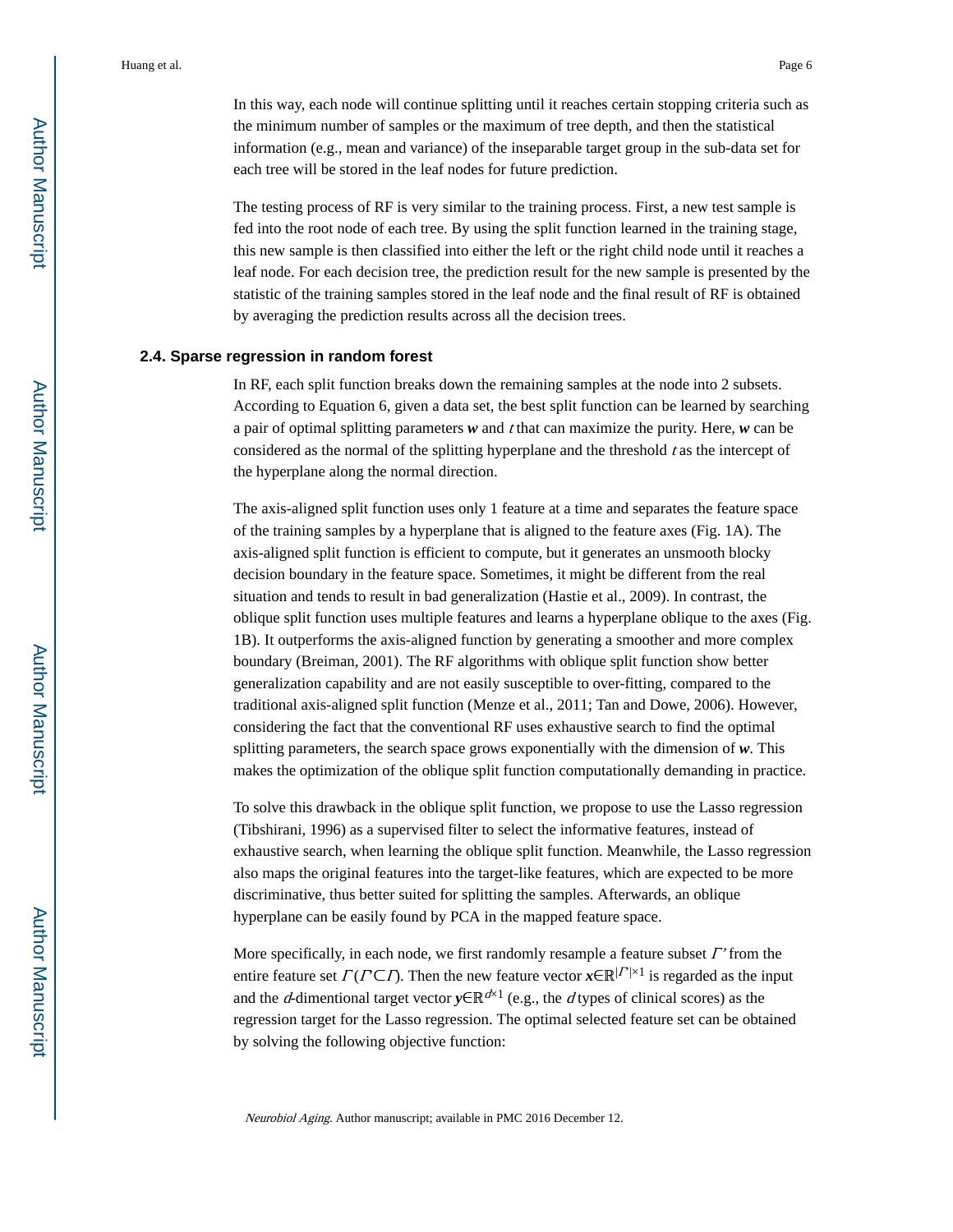$$
B^{\text{opt}} = \arg\min_{B} \sum_{(x,y)\in D} ||y - B^T x||_2^2 + \lambda ||B||_1
$$
 (7)

where  $B\in\mathbb{R}^{|P|\times d}$  is the sparse coefficient matrix;  $||B||_1 = \sum_{j=1}^{\infty} \sum_{i=1}^{\infty} ||B_{ij}||$  the  $L_1$  norm of  $\mathbf{B}$ ;  $\lambda$  is a regularization parameter that controls the sparsity of  $\mathbf{B}$ .

By solving Equation 7, the mapped target-like feature  $\mathbf{\tilde{y}} \in \mathbb{R}^{d \times 1}$  can be obtained by multiplying the original feature vector with the sparse coefficients matrix:

$$
\tilde y {=} B^T x \quad (8)
$$

In the mapped feature space, based on the definition of oblique split function or splitting hyperplane, the original one in Equation 3 becomes:

$$
f(\mathbf{x}|\mathbf{w},t)=H\left(\mathbf{w}^T\mathbf{x}-t\right)=f(\tilde{\mathbf{y}}|\mathbf{u},t)=H\left(\mathbf{u}^T\tilde{\mathbf{y}}-t\right)
$$
(9)

where  $\boldsymbol{u}$  is the maximum purity direction in the space spanned by  $\boldsymbol{\tilde{y}}$ . Then, the search of the splitting hyperplane that separates the sample set with the maximization of purity is equivalent to clustering the mapped samples into 2 clusters. According to Ding and He (2004), the normal of the hyperplane obtained by k means clustering when  $k = 2$  is equal to the first principal component of PCA. Therefore, we first apply PCA to the set of *y*&*tilde;*s and find the first principal component  $p \in \mathbb{R}^{d \times 1}$  that is considered as the maximum purity direction, that is,  $\mathbf{u} = \mathbf{p}$ . Now plugging Equation 8 into Equation 9, the splitting function becomes:

$$
f(\mathbf{x}|\mathbf{w},t) = H\left(\mathbf{u}^T \tilde{\mathbf{y}} - t\right) = H\left(\mathbf{p}^T \tilde{\mathbf{y}} - t\right) = H\left(\mathbf{p}^T \mathbf{B}^T \mathbf{x} - t\right) \tag{10}
$$

By comparing Equation 3 with Equation 10, we can readily see that:

$$
\boldsymbol{w}\text{=}{}\Big(\boldsymbol{p}^T\boldsymbol{B}^T\Big)^T\text{=}{}\boldsymbol{B}\boldsymbol{p}\quad \ (11)
$$

After solving  $w$  analytically, the only remaining unknown parameter  $t$ , that is, the intercept of the hyperplane, can be determined by exhaustive search. That is, we randomly sample a set of hyperplanes orthogonal to *w* and pick the one that leads to the maximum purity as defined in Equation 4. Since t is a scalar, the computation is much less demanding. After obtaining both parameters  $\{w,t\}$ , they are saved in the split node for prediction at the testing stage.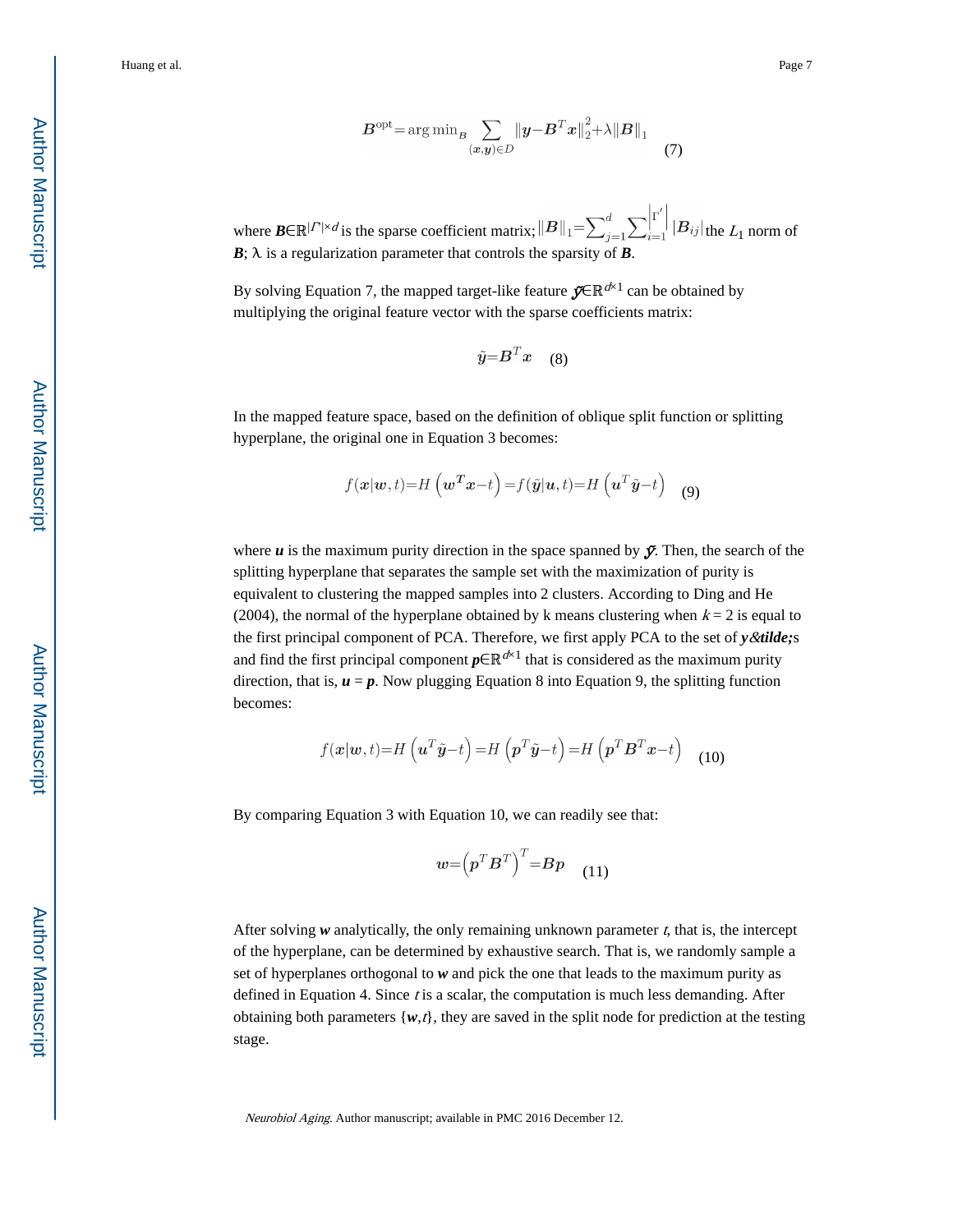#### **2.5. Soft split in random forest**

In the conventional RF, when a test sample comes to a split node, it will be pushed toward either the left or the right child node, based on the split function. By recursively passing this sample from the root node toward the bottom of the tree, it will finally reach a leaf node, where a particular group of the training samples lie. The statistic of those samples (e.g., the mean of the regression targets such as clinical scores) is then retrieved as the prediction result of this tree. Fig. 2A illustrates such a process.

The above split criterion is called hard split. It works well when the samples can be well split by the split function with a big margin. However, sometimes it is not the case in practice. There can be many "hard-to-split" samples close to the splitting hyperplane, and they will make a clear separation or split difficult. The conventional hard split tends to ignore this fact and may misclassify samples to a wrong side, thus leading to inaccurate prediction.

To solve this problem, we introduce a novel concept of soft split. When a test sample comes to a split node, instead of classifying it into only 1 child node, we implement the probabilistic split and assign this sample to both child nodes with certain probabilities. Consequently, unlike the conventional RF in which each test sample is predicted by only 1 leaf node, our soft-split strategy predicts the regression target of a test sample by a linear fusion of the targets in multiple leaf nodes it visits with nonzero probabilities.

Mathematically, for each split node, the probabilities of a test sample  $x$  assigned to the left  $(p<sup>L</sup>)$  and the right  $(p<sup>R</sup>)$  child nodes are defined as:

$$
p^L=1-\text{sigmoid}(r')=1-\frac{1}{1+e^{-sr'}}\text{ and }p^R=1-p^L
$$
 (12)

$$
r' = \begin{cases} \frac{r}{|r_{\min}|+\varepsilon} & r \le 0\\ \frac{r}{|r_{\max}|+\varepsilon} & r > 0 \end{cases}
$$
(13)

where  $r = w^T x - t$  is the signed distance of this sample to the splitting hyperplane (Eq. 3);  $r \in$  $[-1,1]$  is the normalized signed distance by the minimum distance  $(r_{min})$  and the maximum distance  $(r_{max})$  of the training samples at this node to the hyperplane; s is the parameter that controls the slope of the sigmoid function; and  $\varepsilon$  is an infinitesimal number to prevent the division by 0. In Equation 12, the further this sample is from the hyperplane, the more extreme the probabilities are. For those hard-to-split samples, as they are often located close to the splitting hyperplane, they tend to have a similar probability to be assigned to the left or the right child node. By combining Equation 10 and Equation 12, the sparse oblique split function with soft split can be formulated as follows:

$$
f(\boldsymbol{x}|\boldsymbol{w},t) = \text{sigmoid}\left(\boldsymbol{p}^T \boldsymbol{B}^T \boldsymbol{x} - t\right) \tag{14}
$$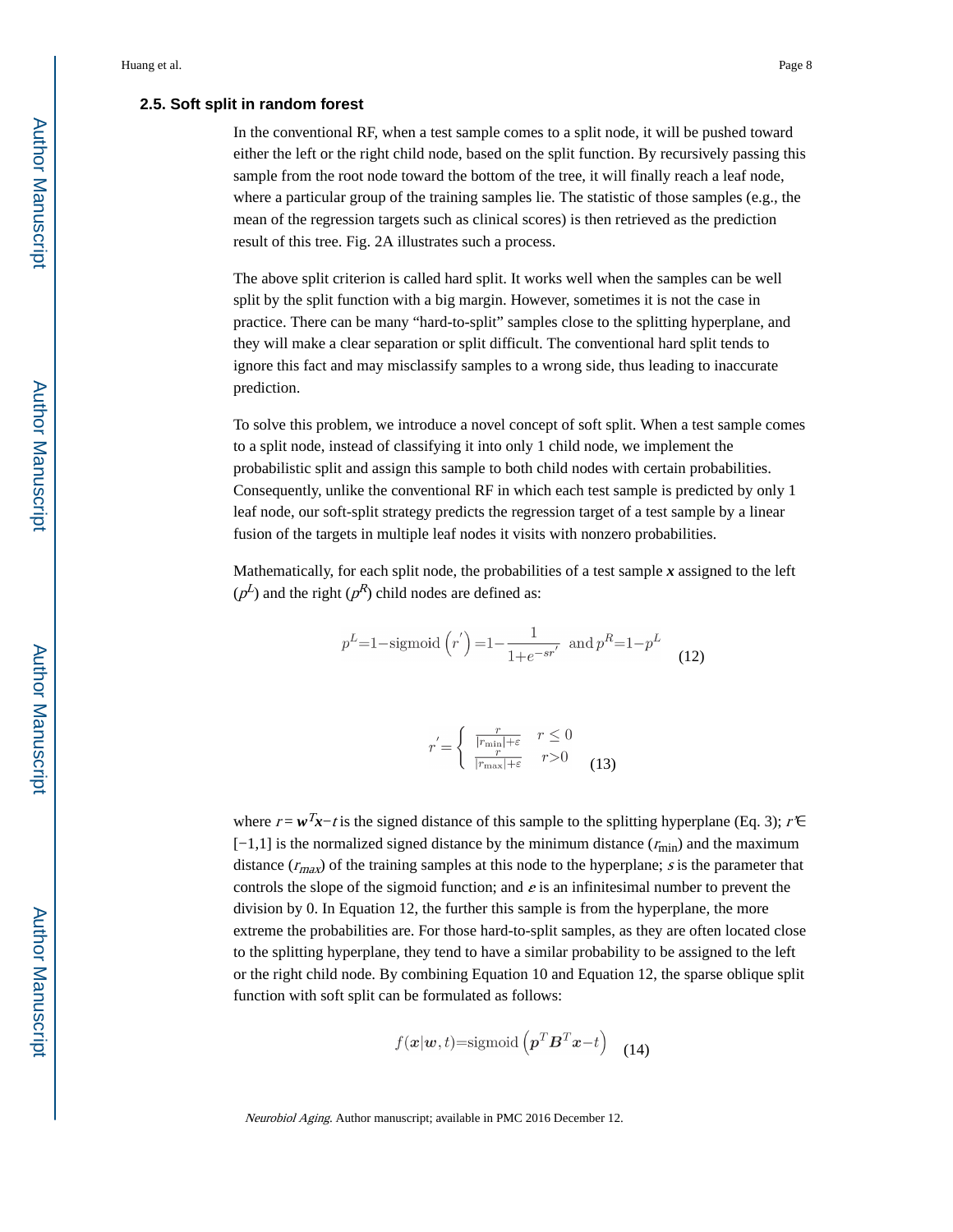Therefore,  $D_{i,j}^L = \{x \in D_{i,j} | f(x|w,t) < 1-c\}$  and  $D_{i,j}^R = \{x \in D_{i,j} | f(x|w,t) \ge c\}$ , where c is a small number (e.g.,  $c = 0.1$ ) controlling the selection between soft split and hard split. Specifically, if either  $p^L$  or  $p^R$  is smaller than c, that is,  $f(x|w; t) = 1 - c$  or  $f(x|w; t) < c$ , the soft split will be replaced with hard split for improving the computing efficiency.

Finally, at each leaf node, its weight is computed as the multiplication of all probabilities along the path the sample goes through starting from the root node. The prediction of the test target by this tree is calculated as the weighted average of the mean statistics contained in the leaf nodes with nonzero probabilities. Fig. 2B illustrates our proposed soft-split RF.

In the end, our proposed regression model is named soft-split sparse regression–based RF by incorporating both techniques in Section 2.4 and Section 2.5 into the traditional RF described in Section 2.3.

#### **2.6. Longitudinal score prediction**

Since the progression of AD is a slow process, patients are usually evaluated on their cognitive wellness at multiple time points throughout the prognosis of the disease. Utilizing the information from multiple previous time points may provide a more accurate result of predicting the scores at the next time point than only using the baseline scores. In general, it is reasonable to assume that those scores from different time points are not independent. Zhou et al. (2013) assumed that the scores between 2 successive time points should be close. Therefore, they introduced a temporal smoothness prior into their regression model to discourage large deviations between predictions at neighboring time points. However, in clinical practice, this assumption may not always hold. Fig. 3 shows how the real MMSE scores of several subjects from our data set were changed over the years. Steady periods and sharp declines intertwined with occasional reverse improvements. This indicates that longitudinal clinical scores may have more complex relations than a simple linear correlation.

RF is a more complex model that can handle nonlinearity in the data better than the Lasso regression used by Zhou et al. (2013). In order to more accurately predict the scores at a time point, we adopted the scores from all previous time points before this target time point as the context features to train our regression model. However, it is common to encounter missing clinical scores for some subjects in such a large longitudinal study. A common strategy is to keep only those subjects who have scores at every time point and remove the others; however, the participants with missing clinical scores accounted for a large percentage of the ADNI data set. Simply removing these subjects would significantly reduce the size of the training samples and consequently undermine the power of our learned regression model.

An alternative way is to estimate the missing scores for each subject before training the regression model. The most direct way is to perform the linear interpretation. Nevertheless, the performance would suffer on those subjects whose scores do not change linearly. Here, we propose a 2-stage longitudinal score prediction scheme. First, we train our regression model using only the baseline features to predict the future clinical scores at each follow-up time point using our proposed algorithm. Since the baseline data are complete, we are able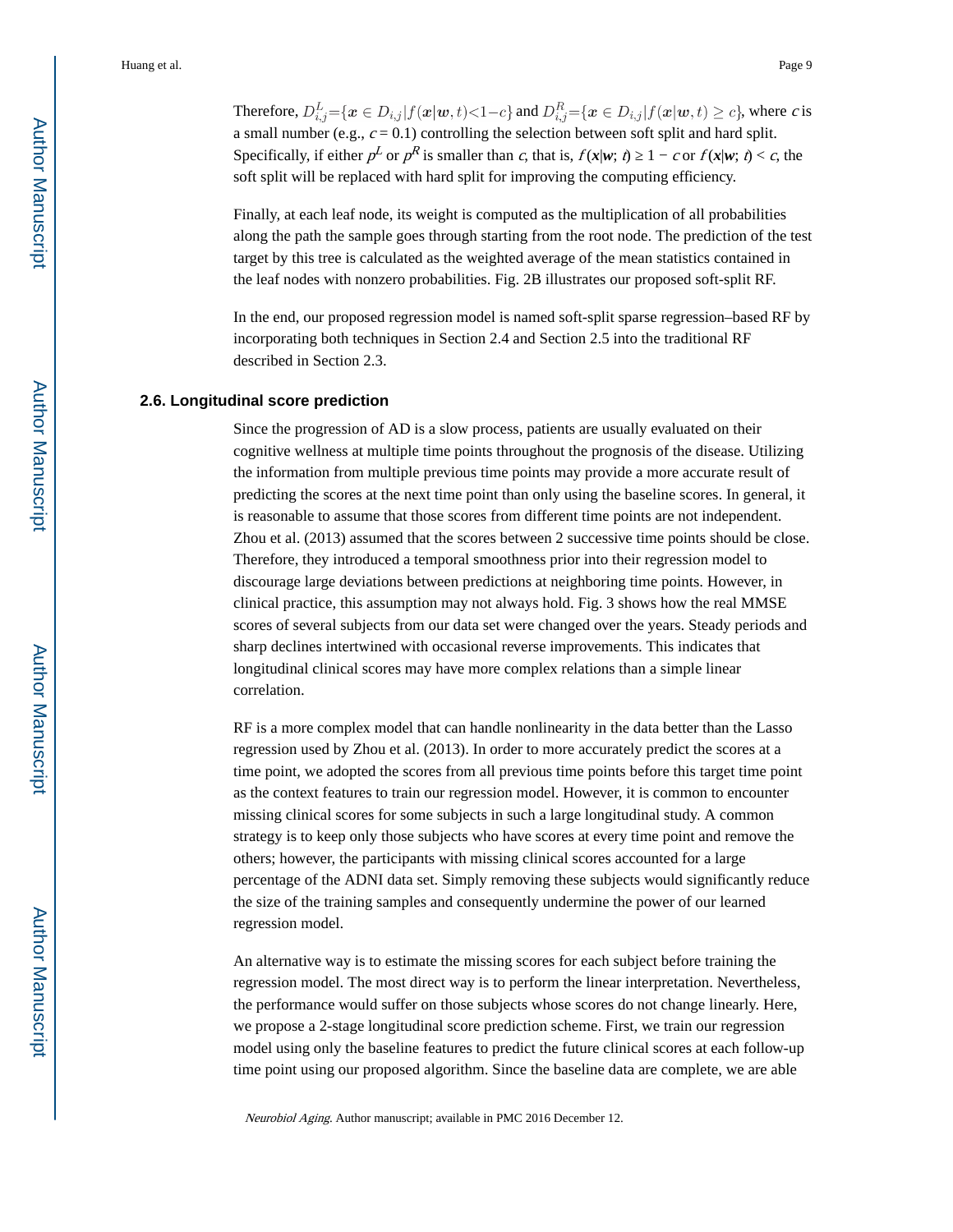to predict the missing clinical scores of any subject. Then, we conduct a second-round training process in which instead of using only the baseline features as inputs, we also include either the ground-truth scores if existing or the predicted scores from the first training stage at each future time point into the training features to build our regression model. Similarly, in the prediction or testing stage, during the first prediction process, we only use the baseline features of a testing subject to predict his or her clinical scores at all the previous time points before the target time point, if any of them is missing, with the regression model obtained from the first-round training. Then, the predicted missing scores along with the baseline features and the known longitudinal scores are fed into the regression model obtained from the second-round training to predict the score at the target time point for that subject.

#### **3. Results**

#### **3.1. Experiment setup**

We applied our soft-split sparse regression–based RF to predict 4 types of clinical scores (MMSE, CDR-SOB, CDR-GLOB, and ADAS-cog) at the future time points from the baseline time point with the data set downloaded from ADNI (Table 1). The features we used were the normalized volumes of the 90 ROIs transformed from the AAL atlas and the baseline scores. The prediction performance was measured by a 10-fold cross validation. The RF parameters were selected as follows: the number of trees  $= 10$ , the number of candidates for the search of the optimal  $t = 10$ , the number of the randomly sampled feature variables at each node  $= 60$ , the lower bound of the sample size at each node  $= 3$ , the number of the randomly drawn samples in each tree  $= 720$ , and the upper bound of tree depth  $= 20$ . The weights  $\lambda$  of the regularization term in Equation 7 and the slopes s of the sigmoid function in Equation 12 were automatically determined by a 2-fold cross validation on the training set.

The mean absolute error (MAE) and the Pearson's correlation coefficient (R) between the predicted scores and the ground truth were used to evaluate the prediction performance, respectively. At the single point, MAE and R are defined as:

$$
MAE = \frac{1}{n} \sum_{i=1}^{n} |y_i - \hat{y}_i|
$$
 (15)

$$
R = \frac{\sum_{i=1}^{n} (y_i - \overline{y}) \left(\hat{y}_i - \overline{\hat{y}}\right)}{\sqrt{\sum_{i=1}^{n} (y_i - \overline{y})^2} \sqrt{\sum_{i=1}^{n} \left(\hat{y}_i - \overline{\hat{y}}\right)^2}}
$$
(16)

where  $y<sub>j</sub>$  are the ground-truth clinical scores,  $\hat{y}_j$  are the corresponding predicted scores,  $\hat{y}$ and  $\bar{\hat{y}}$  are the mean values of y<sub>i</sub>s and  $\hat{y}$ s, respectively, and *n* is the number of subjects.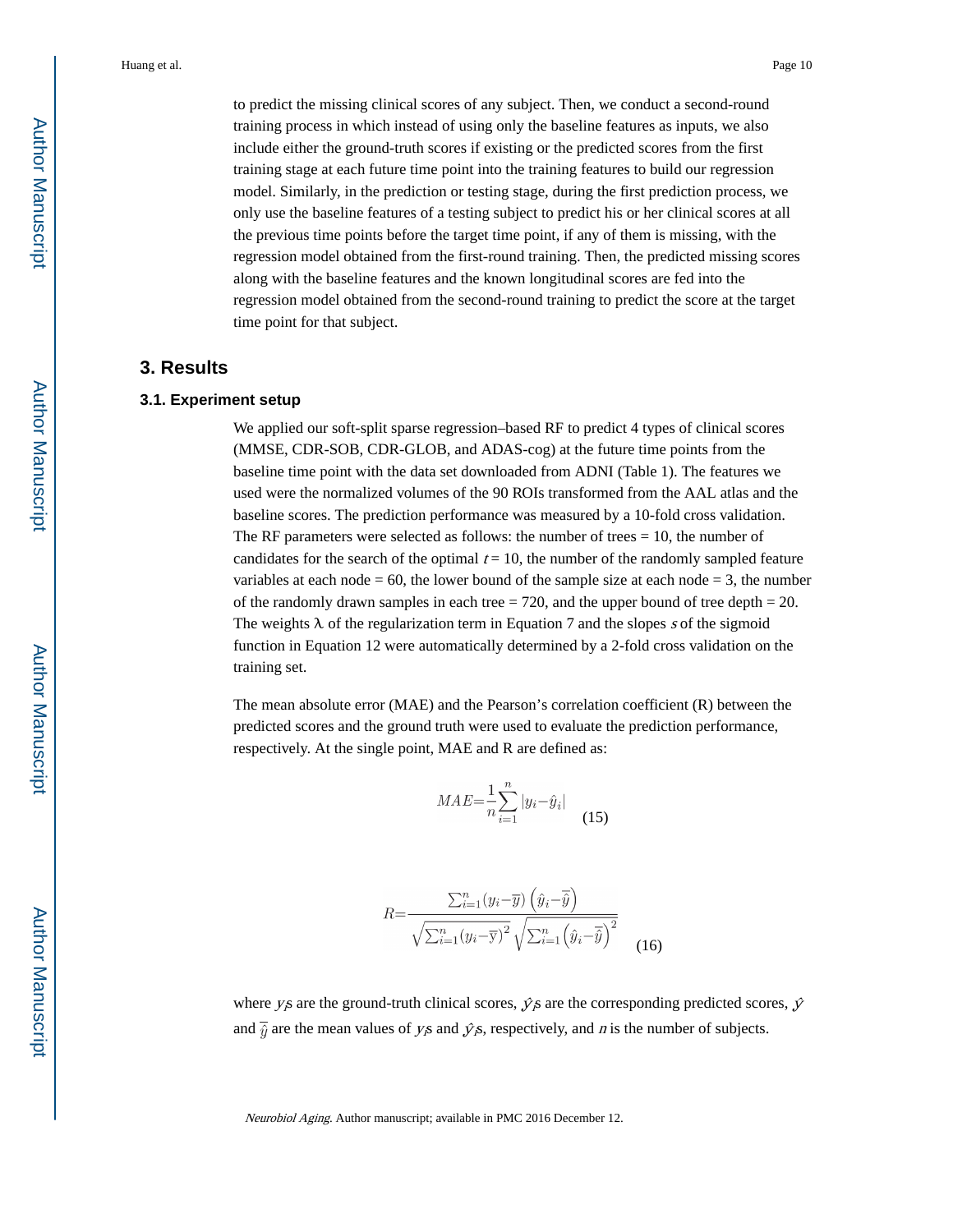The overall performance at multiple time points can be evaluated with the total MAE (i.e., the MAE across all the subjects at multiple time points) and the weighted R (wR) that can be defined as:

$$
wR = \frac{\sum_{i=1}^{t} R_i n_i}{\sum_{i=1}^{t} n_i}
$$
 (17)

where  $R_i$  is the Pearson's correlation coefficient defined in Equation 16 at the  $i$ th time point,  $n<sub>i</sub>$  is the number of subjects at the *i*th time point, and *t* is the number of the time points.

#### **3.2. Prediction with baseline scores**

First, we predicted the clinical scores of the subjects in our data set at the 5 future time points (the 12th, 24th, 36th, and 48th month) with only the baseline clinical scores and the MRI ROI volume features. To demonstrate the performance of our proposed sparse regression–based RF (oblique RF with the L1 norm constraint [oRF-L1]) and soft-split sparse regression–based RF methods (oblique RF with L1 and soft split [oRF-L1-soft]), we compared their performance with several other RF regression models, that is, the conventional axis-aligned RF, the oblique RF with the L2 norm constraint (oRF-L2), the oblique RF with L2 and soft split (oRF-L2-soft).

Table 2 shows the MAEs of the 5 methods on the 4 types of clinical scores per each time point, respectively. Table 3 shows the corresponding Rs, respectively. In terms of the MAE, the proposed oRF-L1 and oRF-L1-soft achieved the best performance at most of the time points for each type of clinical scores. For example, for MMSE, oRF-L1-soft had a relative prediction accuracy improvement of 6%, 4%, 11%, and 15% at the 12th, 24th, 36th, and 48th month time points, respectively, compared to the traditional RF. In addition, oRF-L1 soft achieved the highest R at all the time points for all types of clinical scores. For example, the least correlation increase was 1% at the 24th month for CDR-GLOB, and the most increase was 14% at the 48th month for CDR-SOB, compared to the traditional RF.

We also compared the performance of oRF-L1 and oRF-L1-soft with that of other state-ofart regression models, such as Lasso regression, ridge regression, and SVM. The MAEs and the wRs across all the 4 time points for all these methods per each type of clinical scores are listed in Table 4 and Table 5, respectively. oRF-L1 outperformed other regression models, that is, Lasso regression, ridge regression, and SVM. And, with the inclusion of the soft-split technique, oRF-L1-soft further improved the performance. For instance, for MMSE, the MAE of oRF-L1 was decreased by 12%, 18%, and 5%, compared to that of Lasso regression, ridge regression, and SVM, respectively, while the wR increased by 5%, 3%, and 3%, respectively. oRF-L1-soft further decreased the MAE by 3% and increased the wR by 1% from those of oRF-L1.

At last, we compared the prediction accuracy of our method with that of other works. For example, Duchesne et al. (2009) used the baseline MRI, age, gender, and years of education as features to predict the MMSE scores at the 12th month (75 normal control subjects-NC, 49 mild cognitive impairment patients-MCI, and 75 AD patients) and only achieved a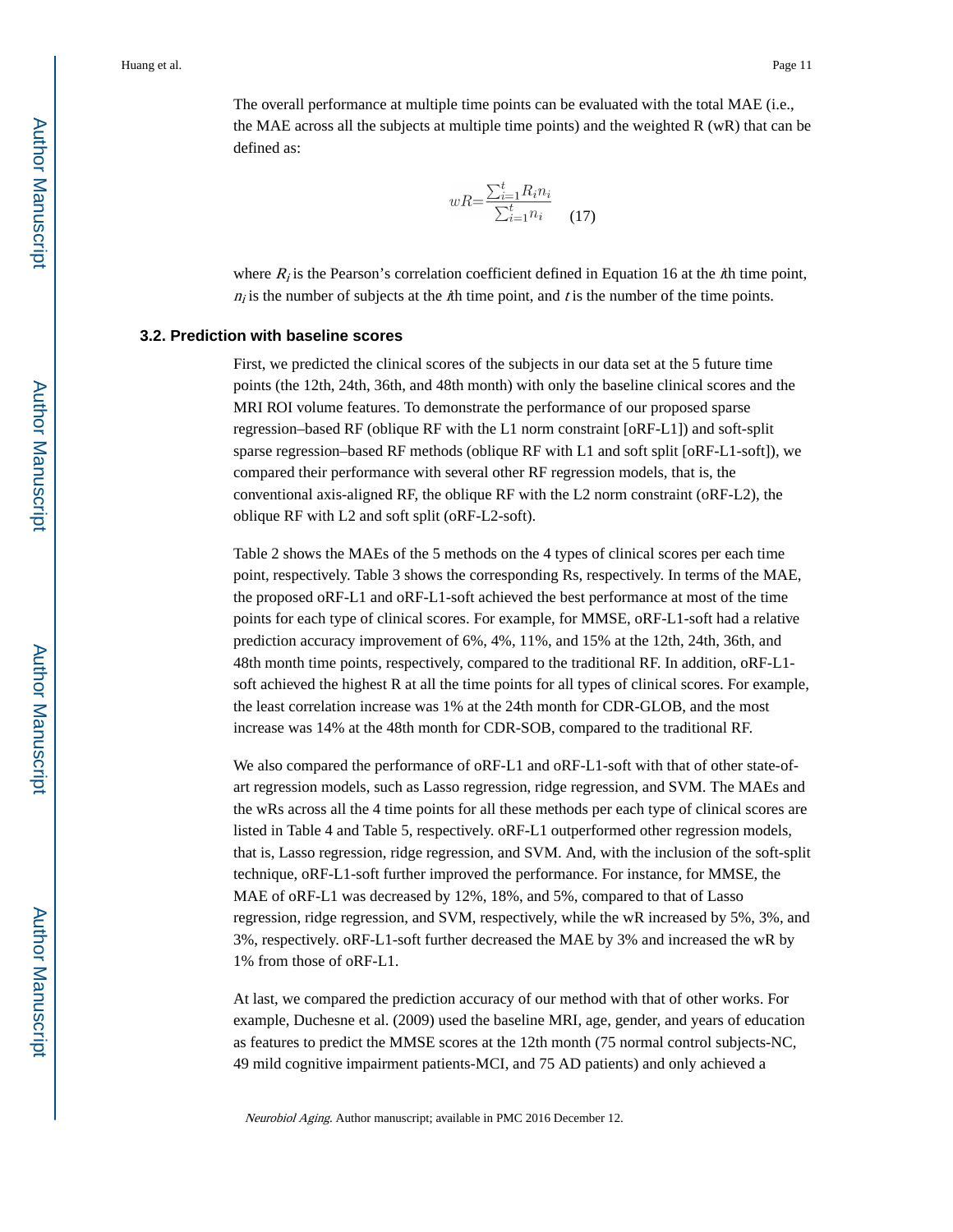correlation of 0.31. The R of MMSE at the 12th month with our proposed oRF-L1-soft was 0.83, which was a relative gain of 168%.

#### **3.3. Most discriminative regions**

The Lasso regression can effectively select the most discriminative image features relevant to score prediction. Here, we counted the MRI features (the normalized ROI volumes) that were selected via the Lasso regression described in Section 2.4 at each root node of a tree with oRF-L1-soft over all the 10 trees throughout the 10-fold cross validation. We repeated this procedure on the predictions of all 4 future time points and obtained the total counts for each MRI feature. The top 20 most selected regions are shown in color in Fig. 4. Those regions included the right middle frontal lobe, the right inferior orbitofrontal cortex, the right insula, the bilateral posterior cingulate cortices, the bilateral hippocampi, the bilateral parahippocampal gyri, the bilateral cunei, the right superior parietal lobe, the bilateral precunei, the left thalamus, the right superior temporal pole, the bilateral middle temporal lobes, and the left inferior temporal lobe. Most of these regions are well known to show the abnormality in AD.

#### **3.4. Validation with scanning sites**

Although cross validation is a reliable technique to fairly evaluate the performance of an algorithm, in order to address the issue of possible overfitting, we designed an alternative scenario with the current data set to further validate our framework. The current ADNI data set was acquired from 58 different sites across North America. Images were acquired with different scanners at different sites, so the data from each site can be considered as an independent data set. We grouped the subjects from 5 randomly selected sites as our test data set (18 NC, 33 MCI, and 11 AD).We used the remaining subjects tobuild our RF model and then tested on the test data set. The results of MAE and R are shown in Table 6 and Table 7, respectively. These results were in line with those using the entire data set, which demonstrated the robustness and reliability of our proposed methods.

#### **3.5. Prediction with longitudinal scores**

We applied the proposed strategy in Section 2.6 to utilize the longitudinal score information at all previous time points to predict the scores at the next time point. For example, we first predicted the missing scores at the 12th month with the baseline features (the scores and the MRI ROI volumes) and then combined both the baseline features and the complete scores at the 12th month to predict the scores at the 24th month. We refer this strategy as oRF-L1 soft-long in the rest of the article. To evaluate the performance of oRF-L1-soft-long, we compared it with oRF-L1-soft (by using only the baseline features) and oRF-L1-soft-interp (by linearly interpolating the missing longitudinal scores at the previous time points). The total MAEs across all the 4 time points with the 3 methods are listed in Table 8. The comparison of the wRs with the 3 methods is shown in Table 9.

oRF-L1-soft-long showed the best performance in both of the measures for all the 4 types of clinical scores. With the inclusion of the longitudinal scores, the MAE was reduced 14% for MMSE, 21% for CDR-SOB, 10% for CDR-GLOB, and 20% for ADAS-cog, compared to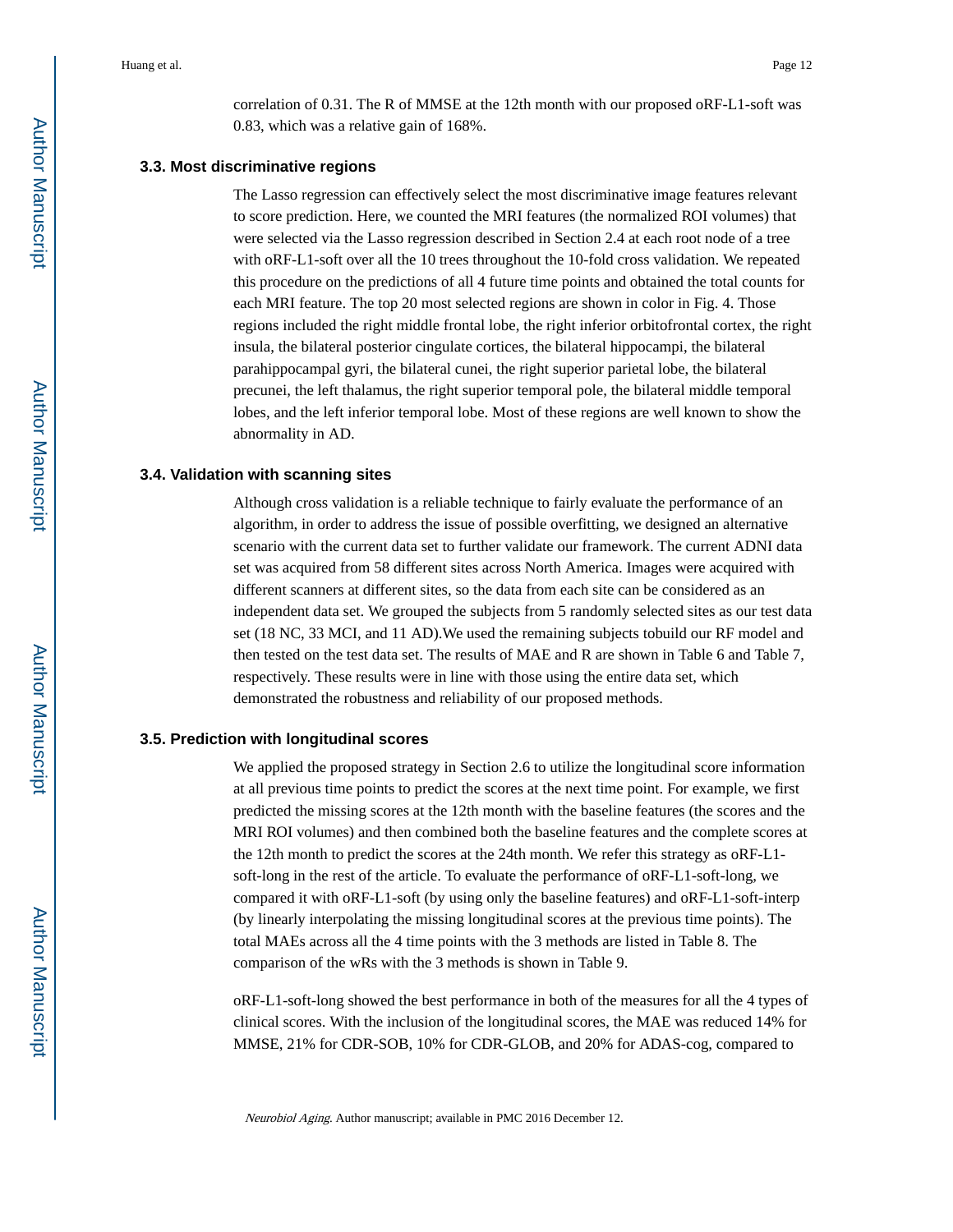oRF-L1-soft with only using the baseline features. The same trend was observed in the wR. The wRs of oRF-L1-soft-long increased by 7%–9% versus that of oRF-L1-soft.

Zhou et al. (2013) also utilized the longitudinal clinical scores to predict the clinical scores at the future time points along with the baseline MRI features (such as clinical scores, cortical thickness, cortical volumes, WM ROI volumes, and the total cortical surface area) using the similar number of subjects from the ADNI database. Their proposed methods were named Temporal Group Lasso (TGL) and convex Fused Sparse Group Lasso (cFSGL). In order to have a fair comparison between our method and their methods (TGL and cFSGL), we adapted their strategy at the training and testing stages with oRF-L1-soft-long and reevaluated the performance of our method with their proposed measures. They used root mean square error (rMSE) instead of MAE to evaluate the error of prediction. It is defined as:

rMSE 
$$
(y, \hat{y}) = \sqrt{\frac{\|\hat{y} - \hat{y}\|_2^2}{n}}
$$
 (18)

where *y*s are the ground-truth clinical scores at a single time point,  $\hat{\mathbf{y}}$ s are the corresponding predicted scores, and n is the number of subjects.

Table 10 lists the performance comparison between their methods and ours with the overall wR and the rMSEs at the 4 time points, respectively. Except that at the 24th month, our method achieved the comparable performance as theirs in terms of rMSE, our method showed its superiority to theirs in rMSE at any other time points (15% reduced at the 12th month, 12% at the 36th month, and 18% at the 48th month, compared to that of cFSGL, respectively) and the overall wR (4% better than cFSGL).

#### **4. Discussion**

In this study, we propose to predict 4 types of clinical scores: MMSE, CDR-SOB, CDR-GLOB, and ADAS-cog at the future time points with the baseline scores and the MRIderived features. In previous studies, the relationship has been reported between those cognitive clinical scores and MRI-based imaging features such as regional volume change (Duchesne et al., 2009), GM density (Apostolova et al., 2006), local shape variations of ventricles (Ferrarini et al., 2008), etc. Therefore, it is reasonable to assume that MRI image features can be used to predict clinical scores. However, the linear relationship between them may not hold, resulting in the suboptimal performance of the regression models with linear characteristics (Duchesne et al., 2009; Fan et al., 2010; Stonnington et al., 2010; Wang et al., 2010; Zhang et al., 2012a; Zhou et al., 2013). On the other hand, RF has many advantages over linear regression. First, it does not expect any linear features or even features that interact linearly. Second, due to how it is constructed (using bagging or boosting), it can handle very well the high dimensional space as well as the large number of training examples. This has been demonstrated in the results listed in Tables 4 and 5 when comparing our results with those by different linear regression models.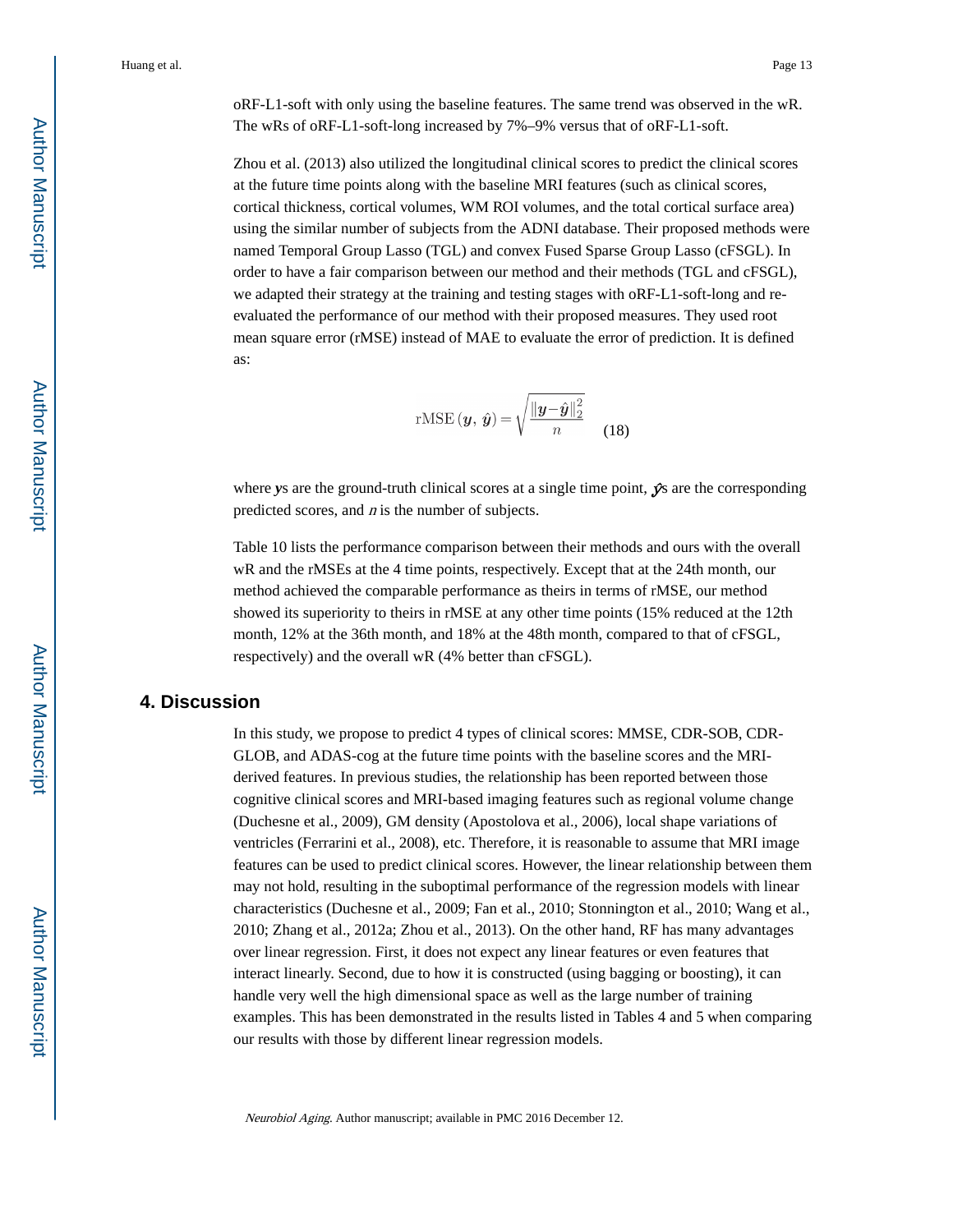Our proposed sparse regression–based RF first transforms the original features (the scores and the MRI features) to the target-like features, and then the traditional RF is performed on those target-like features for score prediction. At each split node, the Lasso regression is performed to select the best target-like features based on the samples at that node. At its child nodes, the new Lasso regressions are performed based on the subset of samples the child nodes get after the split. It forms a set of hierarchical sparse regressions to ensure the best feature selection for sample separation at each node. As the nodes go down from the root to the leafs, the formed target-like features from sparse regressions change from the general representation from a large group of subjects to the specific representation from a few individual subjects. With such a technique, our method oRF-L1 shows better performance than the traditional RF or other regression models such as Lasso regression, ridge regression, and SVM.

In principle, the performance of RF improves along the increase of the number of trees, the tree depth, and the number of features or training samples at each node. However, the increase of accuracy is at the expense of computational cost. The set of RF parameters in our experiment was chosen under the consideration of balancing this trade-off. Our results will not be sensitive to small fluctuations of the chosen parameters. It is worth noting that the performance with this set of parameters has been widely evaluated in our prior studies (Huynh et al., 2016; Wang et al., 2015).

The top 20 most discriminative regions used in score prediction are consistent with the abnormal regions in AD reported from previous studies. The atrophy of hippocampus, parahippocampal gyrus, precuneus, cuneus, temporal lobe, and parietal lobe are well known in the pathological pathway of AD (He et al., 2007; Karas et al., 2007; Scahill et al., 2002; Visser et al., 2002). The volume of the cingulate gyrus has been found to be significantly reduced, especially in the posterior regions in AD (Jones et al., 2006). Studies also showed that the atrophy of the frontal lobe occurred later in the disease (Scahill et al., 2002). The dementia of AD often includes behavioral dyscontrol and visceral dysfunction, which could be related to the pathologic changes with the insula (Bonthius et al., 2005). Recently, researchers revealed that, besides the cortical regions, some of the subcortical regions were affected by AD as well, such as the degeneration of the thalamus (de Jong et al., 2008).

Soft split is another technique we propose in our algorithm. A similar concept was proposed in previous literature. Tu (2005) presented a probabilistic boosting-tree framework in which the probability was computed at each node by integrating the probabilities gathered from its child nodes so that a strong classifier can be built at that node as a combination of weak classifiers at leaf nodes. The technique was successfully applied to classification and object recognition. Here, we apply this soft-split concept to a regression task that has not been done before. Meanwhile, by using RF, the depth of the tree is much deeper than that of probabilistic boosting tree (usually only 3–4 layers), resulting in more accurate information gathered from more finely divided classes of samples. oRF-L1-soft further improves the prediction performance by integrating both sparse regression and soft split into the original RF framework.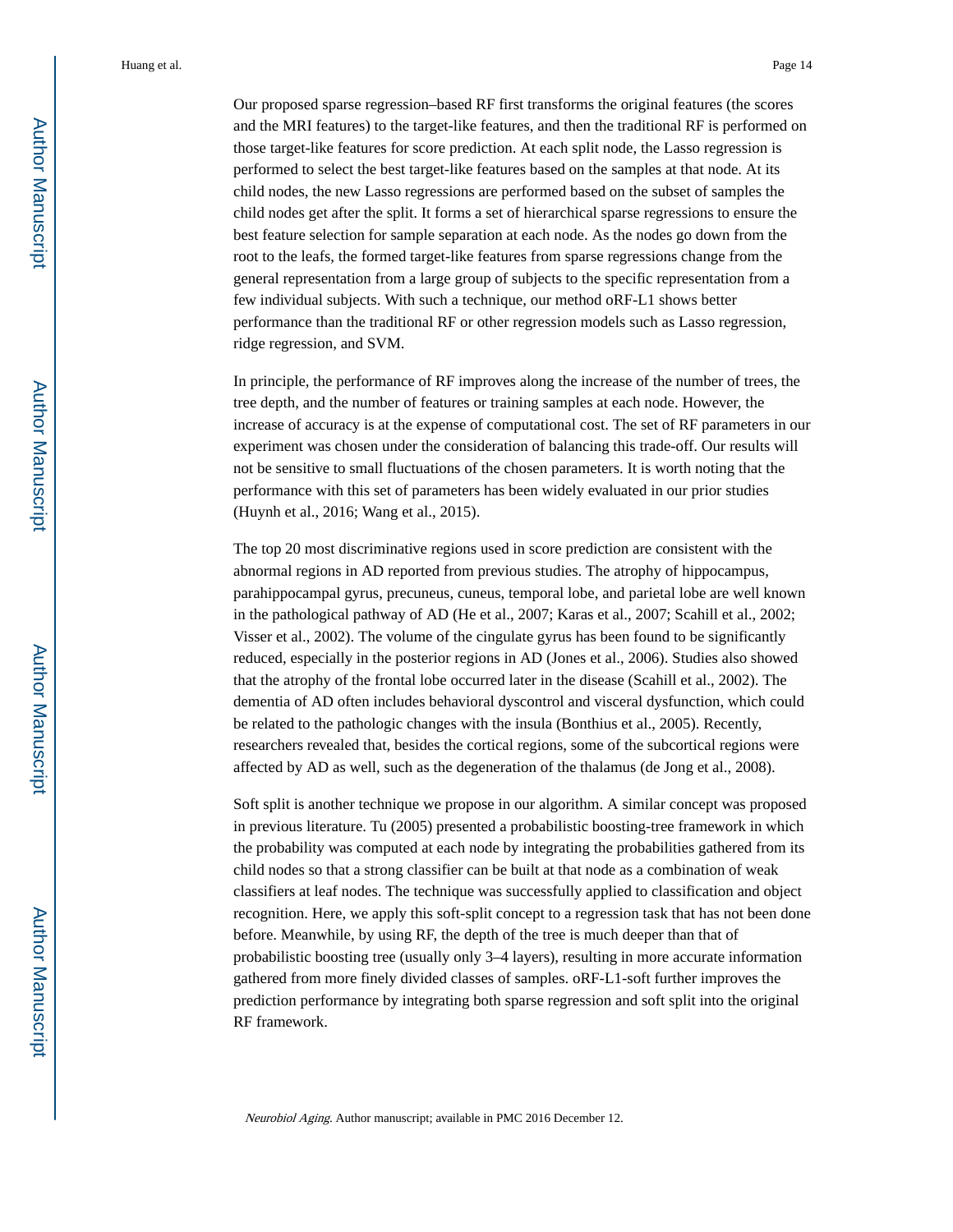With utilizing the longitudinal information from all the previous time points, the accuracy of prediction at the future time points is greatly improved. The largest obstacle for using the longitudinal information is the missing scores. The previous studies either discarded all the subjects with missing scores (Zhang et al., 2012a) or removed the missing scores at the specific time points (Zhou et al., 2013). We took a different strategy by filling out the missing scores with our regression method and then using the complete score sequences from all the previous time points to predict the scores at the next time point. With the addition of the longitudinal scores, oRF-L1-soft-long outperforms oRF-L1-soft (with only baseline features), as well as both TGL and cFSGL proposed in Zhou et al. (2013) that also took advantage of the longitudinal information.

A practical concern in a clinical setting is how an algorithm performs on the previously unseen data. In the study by Bron et al. (2015), the algorithms of AD classification were tested on a multicenter data set consisting of 354 T1w MRI scans, and the AD DREAM challenge was reported in the study by Allen et al. (2016), where participants estimated MMSE scores with shape measures (volume, thickness, area, etc.) derived from MR images. These algorithms were trained on the ADNI data set and then tested on the AddNeuroMed data set (Lovestone et al., 2009). As some of our future work, we will use those additional independent data sets to further validate the robustness of our current framework. Furthermore, it is also desired to develop a more sophisticated algorithm to fully take advantage of longitudinal information, including not only clinical scores but also image features at different time points (Chincarini et al., 2016). Recently, genetic information has been increasingly explored to predict changes in cognitive examination performance (Allen et al., 2016). Therefore, the potential gene candidates closely associated to AD can also be incorporated into our algorithm to form a multimodality framework for better accuracy (Peng et al., 2016; Wang et al., 2016a).

#### **5. Conclusion**

We presented an RF regression framework with sparse regression and soft split for longitudinal AD clinical score prediction. There are 3 contributions in our framework. First, the oblique split function in RF can generate better separation at each node than the traditional axis-aligned function, but the exhaustive search of its parameters causes heavy computational load and often becomes unrealistic in reality. Here, we proposed a supervised sparse regression model with PCA to locate the slope of the splitting hy-perplane analytically. Second, we adopted a probabilistic splitting strategy called soft split during the testing stage to increase the robustness of prediction. At each split node, the test sample can be assigned to both left and right child nodes with a probability and the predicted score was the linear combination of multiple leaf nodes, instead of only 1 node in the traditional RF. Our algorithm outperformed the traditional RF and other popular regression results such as Lasso regression, ridge regression, and SVM with the integration of these improvements. Finally, we utilized not only the baseline features but also the longitudinal scores at all the previous time points to predict the scores at the next future time point. In order to deal with the missing scores, we used the predicted values with our proposed method as the replacements. Our results showed higher accuracy, compared to those with only baseline features and the algorithms proposed in other studies. Furthermore, the proposed framework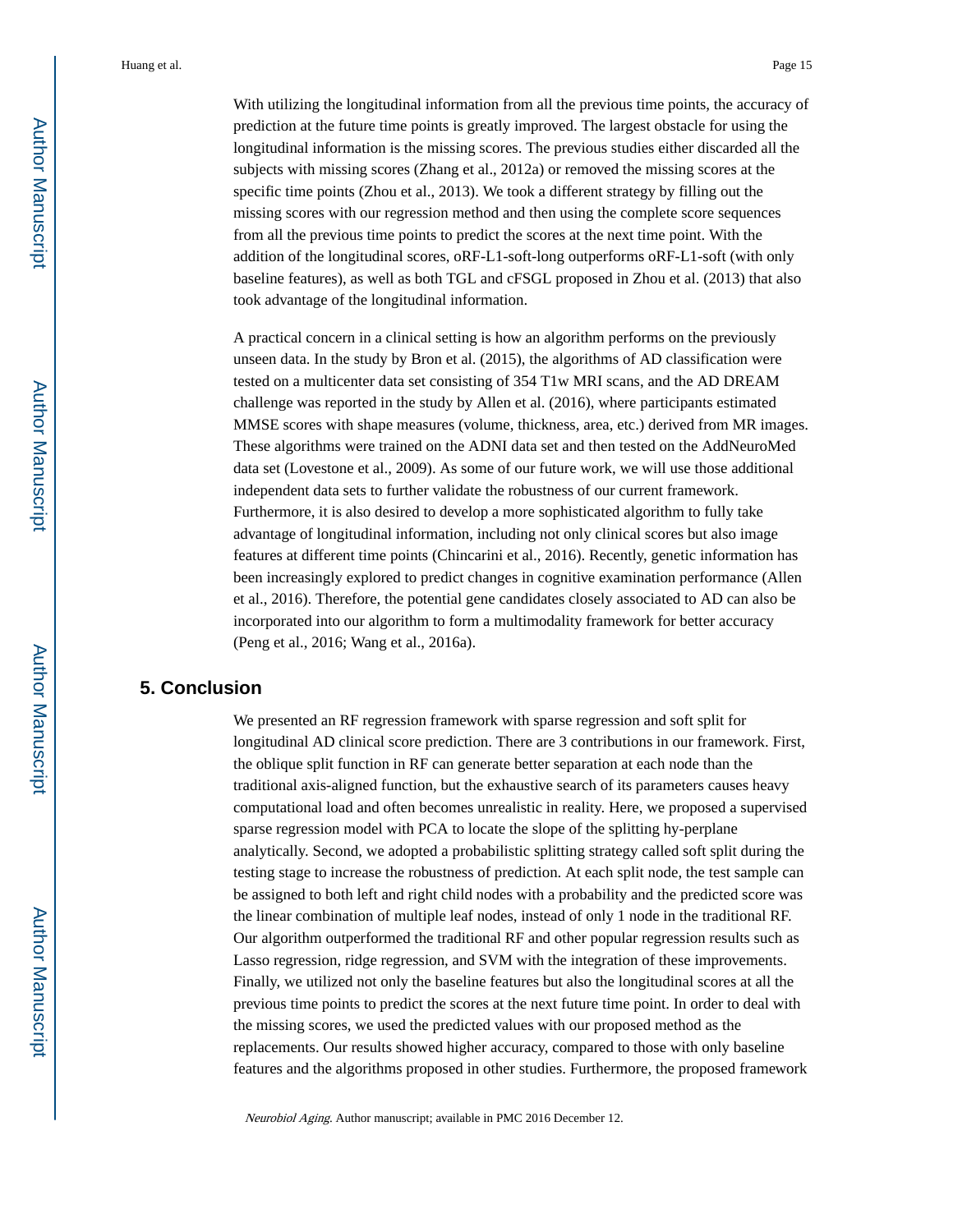can be extended to a general regression tool for other regression tasks, not only limited to AD clinical score prediction.

#### **Acknowledgments**

This work was supported by the National Institute of Health grants (EB006733, EB008374, EB009634, AG041721, AG049371, AG042599). The authors thank the Alzheimer's Disease Neuro-imaging Initiative (ADNI) for providing the data to this research.

#### **References**

- Abramowitz, M.; Stegun, IA. Handbook of Mathematical Functions: With Formulas, Graphs, and Mathematical Tables. Dover Publications; New York: 1965.
- Allen GI, Amoroso N, Anghel C, Balagurusamy V, Bare CJ, Beaton D, Bellotti R, Bennett DA, Boehme KL, Boutros PC, Caberlotto L, Caloian C, Campbell F, Chaibub Neto E, Chang YC, Chen B, Chen CY, Chien TY, Clark T, Das S, Davatzikos C, Deng J, Dillenberger D, Dobson RJ, Dong Q, Doshi J, Duma D, Errico R, Erus G, Everett E, Fardo DW, Friend SH, Fröhlich H, Gan J, St George-Hyslop P, Ghosh SS, Glaab E, Green RC, Guan Y, Hong MY, Huang C, Hwang J, Ibrahim J, Inglese P, Iyappan A, Jiang Q, Katsumata Y, Kauwe JS, Klein A, Kong D, Krause R, Lalonde E, Lauria M, Lee E, Lin X, Liu Z, Livingstone J, Logsdon BA, Lovestone S, Ma TW, Malhotra A, Mangravite LM, Maxwell TJ, Merrill E, Nagorski J, Namasivayam A, Narayan M, Naz M, Newhouse SJ, Norman TC, Nurtdinov RN, Oyang YJ, Pawitan Y, Peng S, Peters MA, Piccolo SR, Praveen P, Priami C, Sabelnykova VY, Senger P, Shen X, Simmons A, Sotiras A, Stolovitzky G, Tangaro S, Tateo A, Tung YA, Tustison NJ, Varol E, Vradenburg G, Weiner MW, Xiao G, Xie L, Xie Y, Xu J, Yang H, Zhan X, Zhou Y, Zhu F, Zhu H, Zhu S. Alzheimer's Disease Neuroimaging Initiative. Crowdsourced estimation of cognitive decline and resilience in Alzheimer's disease. Alzheimers Dement. 2016; 12:645–653. [PubMed: 27079753]
- Apostolova LG, Lu PH, Rogers S, Dutton RA, Hayashi KM, Toga AW, Cummings JL, Thompson PM. 3D mapping of mini-mental state examination performance in clinical and preclinical Alzheimer disease. Alzheimer Dis Assoc Disord. 2006; 20:224–231. [PubMed: 17132966]
- Bonthius DJ, Solodkin A, Van Hoesen GW. Pathology of the insular cortex in Alzheimer disease depends on cortical architecture. J Neuropathol Exp Neurol. 2005; 64:910–922. [PubMed: 16215463]
- Breiman L. Random forests. Mach Learn. 2001; 45:5–32.
- Bron EE, Smits M, van der Flier WM, Vrenken H, Barkhof F, Scheltens P, Papma JM, Steketee RM, Méndez Orellana C, Meijboom R, Pinto M, Meireles JR, Garrett C, Bastos-Leite AJ, Abdulkadir A, Ronneberger O, Amoroso N, Bellotti R, Cárdenas-Peña D, Álvarez-Meza AM, Dolph CV, Iftekharuddin KM, Eskildsen SF, Coupé P, Fonov VS, Franke K, Gaser C, Ledig C, Guerrero R, Tong T, Gray KR, Moradi E, Tohka J, Routier A, Durrleman S, Sarica A, Di Fatta G, Sensi F, Chincarini A, Smith GM, Stoyanov ZV, Sørensen L, Nielsen M, Tangaro S, Inglese P, Wachinger C, Reuter M, van Swieten JC, Niessen WJ, Klein S. Alzheimer's Disease Neuroimaging Initiative. Standardized evaluation of algorithms for computer-aided diagnosis of dementia based on structural MRI: the CAD dementia challenge. Neuroimage. 2015; 111:562–579. [PubMed: 25652394]
- Chincarini A, Sensi F, Rei L, Gemme G, Squarcia S, Longo R, Brun F, Tangaro S, Bellotti R, Amoroso N, Bocchetta M, Redolfi A, Bosco P, Boccardi M, Frisoni GB, Nobili F. Alzheimer's Disease Neuroimaging Initiative. Integrating longitudinal information in hippocampal volume measurements for the early detection of Alzheimer's disease. Neuroimage. 2016; 125:834–847. [PubMed: 26515904]
- Criminisi A, Shotton J, Konukoglu E. Decision forests for classification, regression, density estimation, manifold learning and semi-supervised learning. Microsoft Tech Rep TR-2011-114. 2011:146.
- de Jong LW, van der Hiele K, Veer IM, Houwing JJ, Westendorp RG, Bollen EL, de Bruin PW, Middelkoop HA, van Buchem MA, van der Grond J. Strongly reduced volumes of putamen and thalamus in Alzheimer's disease: an MRI study. Brain. 2008; 131:3277–3285. [PubMed: 19022861]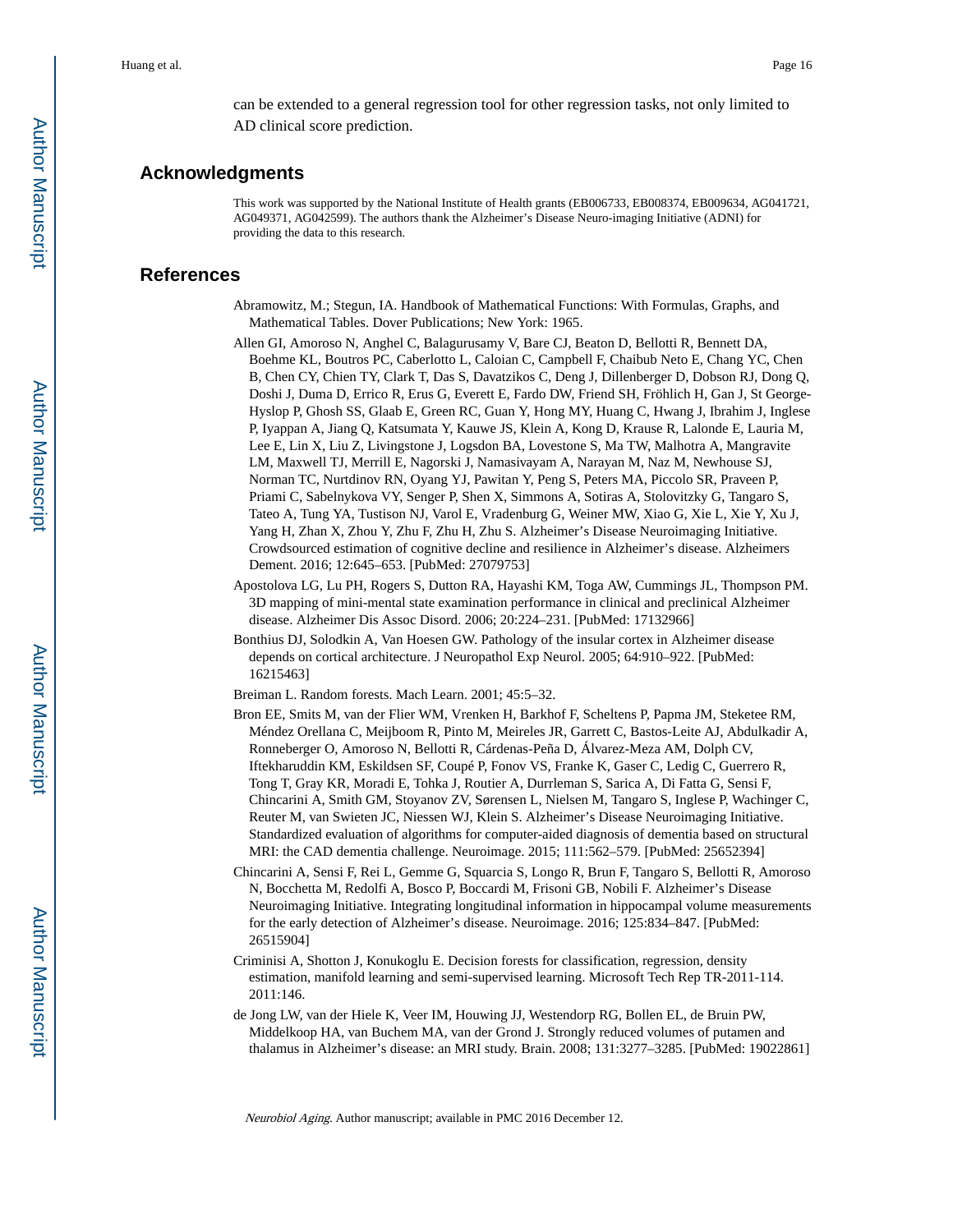- Ding C, He X. K-means clustering via principal component analysis. Proceedings of International Conference on Machine Learning. 2004:29–37.
- Doraiswamy PM, Bieber F, Kaiser L, Krishnan KR, Reuning-Scherer J, Gulanski B. The Alzheimer's Disease Assessment Scale: patterns and predictors of baseline cognitive performance in multicenter Alzheimer's disease trials. Neurology. 1996; 48:1511–1517.
- Duchesne S, Caroli A, Geroldi C, Collins DL, Frisoni GB. Relating one-year cognitive change in mild cognitive impairment to baseline MRI features. Neuroimage. 2009; 47:1363–1370. [PubMed: 19371783]
- Fan Y, Kaufer D, Shen D. Joint estimation of multiple clinical variables of neurological diseases from imaging patterns. Proceedings of IEEE International Symposium Biomedical Imaging. 2010:852– 855.
- Ferrarini L, Palm WM, Olofsen H, van der Landen R, Jan Blauw G, Westendorp RG, Bollen EL, Middelkoop HA, Reiber JH, van Buchem MA, Admiraal-Behloul F. MMSE scores correlate with local ventricular enlargement in the spectrum from cognitively normal to Alzheimer disease. Neuroimage. 2008; 39:1832–1838. [PubMed: 18160312]
- Folstein MF, Folstein SE, McHugh PR. "Mini-mental state": a practical method for grading the cognitive state of patients for the clinician. J Psychiatr Res. 1975; 12:189–198. [PubMed: 1202204]
- Hastie, T.; Tibshirani, R.; Friedman, J. The Elements of Statistical Learning: Data Mining, Inference, and Prediction. Springer-Verlag; New York: 2009.
- He Y, Wang L, Zang Y, Tian L, Zhang X, Li K, Jiang T. Regional coherence changes in the early stages of Alzheimer's disease: a combined structural and resting-state functional MRI study. Neuroimage. 2007; 35:488–500. [PubMed: 17254803]
- Huynh T, Gao Y, Kang J, Wang L, Zhang P, Lian J, Shen D. Alzheimer's Disease Neuroimaging Initiative. Estimating CT image from MRI data using structured random forest and auto-context model. IEEE Trans Med Imaging. 2016; 35:174–183. [PubMed: 26241970]
- Jin Y, Shi Y, Zhan L, Thompson PM. Automated Multi-Atlas Labeling of the Fornix and its Integrity in Alzheimer's Disease. Proceedings of IEEE International Symposium Biomedical Imaging. 2015:140–143.
- Jones BF, Barnes J, Uylings HB, Fox NC, Frost C, Witter MP, Scheltens P. Differential regional atrophy of the cingulate gyrus in Alzheimer disease: a volumetric MRI study. Cereb Cortex. 2006; 16:1701–1708. [PubMed: 16400164]
- Karas G, Scheltens P, Rombouts S, van Schijndel R, Klein M, Jones B, van der Flier W, Vrenken H, Barkhof F. Precuneus atrophy in early-onset Alzheimer's disease: a morphometric structural MRI study. Neuroradiology. 2007; 49:967–976. [PubMed: 17955233]
- Li J, Jin Y, Shi Y, Dinov ID, Wang DJ, Toga AW, Thompson PM. Voxelwise spectral diffusional connectivity and its application to Alzheimer's disease and intelligence prediction. Med Image Comput Comput Assist Interv. 2013; 16:655–662. LNCS 8149. [PubMed: 24505723]
- Lovestone S, Francis P, Kloszewska I, Mecocci P, Simmons A, Soininen H, Spenger C, Tsolaki M, Vellas B, Wahlund LO, Ward M, AddNeuroMed Consortium. AddNeuroMed–the European collaboration for the discovery of novel biomarkers for Alzheimer's disease. Ann N Y Acad Sci. 2009; 1180:36–46. [PubMed: 19906259]
- Menze BH, Kelm BM, Splitthoff DN, Koethe U, Hamprecht FA. On Oblique Random Forests. Machine Learning and Knowledge Discovery in Databases LNCS. 2011; 6912:453–469.
- Morra JH, Tu Z, Apostolova LG, Green AE, Avedissian C, Madsen SK, Parikshak N, Hua X, Toga AW, Jack CR Jr, Schuff N, Weiner MW, Thompson PM. Alzheimer's Disease Neuroimaging Initiative. Automated 3D mapping of hippocampal atrophy and its clinical correlates in 400 subjects with Alzheimer's disease, mild cognitive impairment, and elderly controls. Hum Brain Mapp. 2009; 30:2766–2788. [PubMed: 19172649]
- Morris JC. Clinical dementia rating (CDR): current version and score rules. Neurology. 1993; 43:2412–2414.
- O'Bryant SE, Waring SC, Cullum CM, Hall J, Lacritz L, Massman PJ, Lupo PJ, Reisch JS, Doody R. Texas Alzheimer's Research Consortium. Staging dementia using Clinical Dementia Rating Scale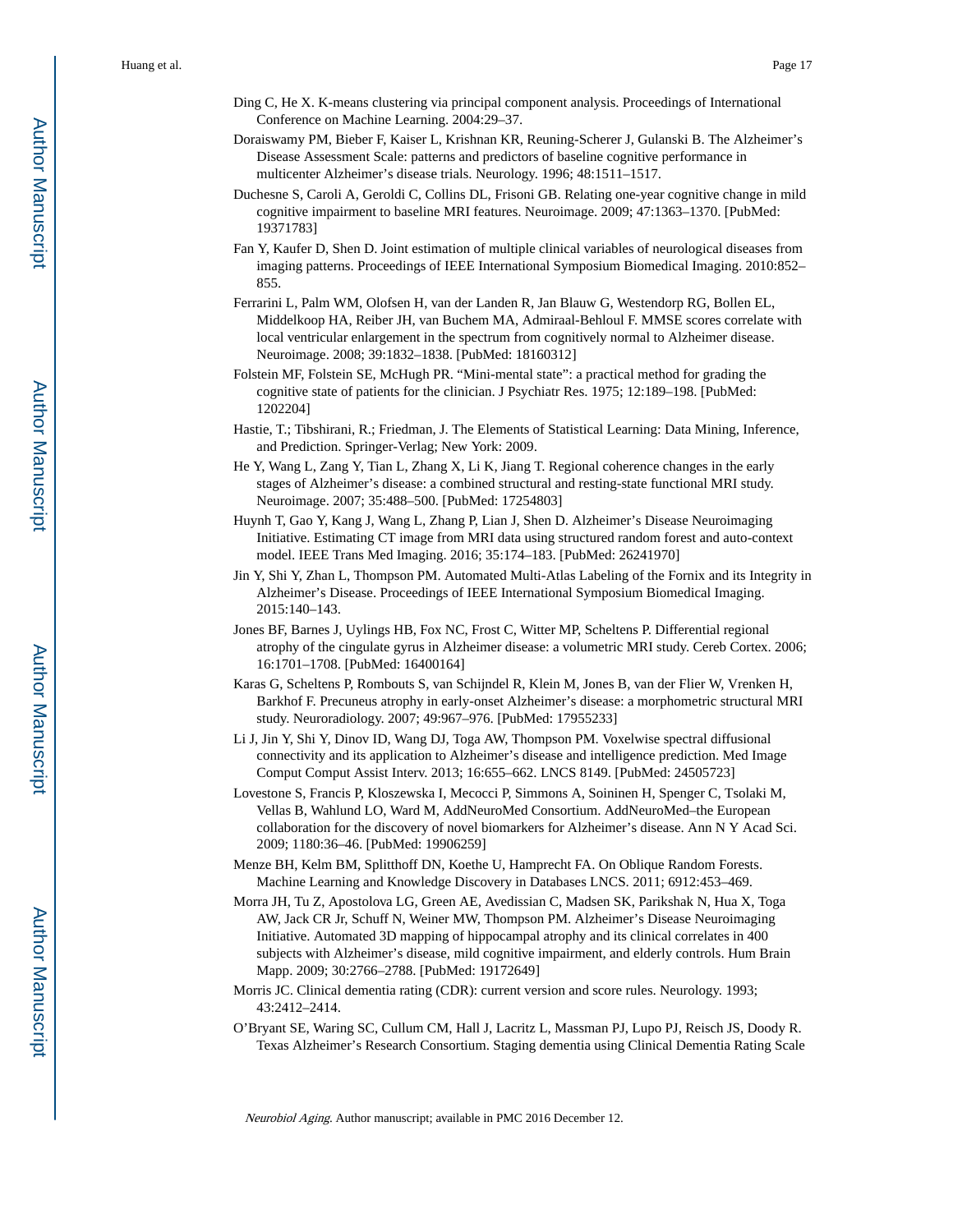Sum of Boxes scores: a Texas Alzheimer's research consortium study. Arch Neurol. 2008; 65:1091–1095. [PubMed: 18695059]

- Peng J, An L, Zhu X, Jin Y, Shen D. Structured sparse kernel learning for imaging genetics based Alzheimer's disease diagnosis. Med Image Comput Comput Assist Interv. 2016 in press.
- Rosen WG, Mohs RC, Davis KL. A new rating scale for Alzheimer's disease. Am J Psychiatry. 1984; 141:1356–1364. [PubMed: 6496779]
- Scahill RI, Schott JM, Stevens JM, Rossor MN, Fox NC. Mapping the evolution of regional atrophy in Alzheimer's disease: unbiased analysis of fluid-registered serial MRI. Proc Natl Acad Sci U S A. 2002; 99:4703–4707. [PubMed: 11930016]
- Shen D, Davatzikos C. HAMMER: hierarchical attribute matching mechanism for elastic registration. IEEE Trans Med Imaging. 2002; 21:1421–1439. [PubMed: 12575879]
- Shen D, Wong WH, Ip HHS. Affine-invariant image retrieval by correspondence matching of shapes. Image Vis Comput. 1999; 17:489–499.
- Stonnington CM, Chu C, Klöppel S, Jack CR Jr, Ashburner J, Frachowiak RS. Alzheimer Disease Neuroimaging Initiative. Predicting clinical scores from magnetic resonance scans in Alzheimer's disease. Neuroimage. 2010; 51:1405–1413. [PubMed: 20347044]
- Tan PJ, Dowe DL. Decision forests with oblique decision trees. Proceedings of Mexican International Conference on Artificial Intelligence, LCNS. 2006; 4293:593–603.
- Tibshirani R. Regression shrinkage and selection via the Lasso. J R Stat Soc Ser B. 1996; 58:267–288.
- Thung KH, Wee CY, Yap PT, Shen D. Alzheimer's Disease Neuroimaging Initiative. Identification of Alzheimer's disease using incomplete multimodal dataset via matrix shrinkage and completion. Mach Learn Med Imaging LNCS. 2013; 8184:163–170.
- Thung KH, Wee CY, Yap PT, Shen D. Alzheimer's Disease Neuroimaging Initiative. Neurodegenerative disease diagnosis using incomplete multimodality data via matrix shrinkage and completion. Neuroimage. 2014; 91:386–400. [PubMed: 24480301]
- Thung, KH.; Wee, CY.; Yap, PT.; Shen, D. Identification of progressive mild cognitive impairment patients using incomplete longitudinal MRI scans. Brain Struct Funct. 2015a. [http://dx.doi.org/](http://dx.doi.org/10.1007/s00429-015-1140-6) [10.1007/s00429-015-1140-6](http://dx.doi.org/10.1007/s00429-015-1140-6)
- Thung KH, Yap PT, Adeli ME, Shen D. Joint diagnosis and conversion time prediction of progressive mild cognitive impairment (pMCI) using low-rank subspace clustering and matrix completion. Med Image Comput Comput Assist Interv. 2015b; 9351:527–534. [PubMed: 27054201]
- Tu Z. Probabilistic boosting-tree: learning discriminative models for classification, recognition, and clustering. Proceedings of IEEE International Conference on computer vision. 2005; 2:1589–1596.
- Tzourio-Mazoyer N, Landeau B, Papathanassiou D, Crivello F, Etard O, Delcroix N, Mazoyer B, Joliot M. Automated anatomical labeling of activations in SPM using a macroscopic anatomical parcellation of the MNI MRI single-subject brain. Neuroimage. 2002; 15:273–289. [PubMed: 11771995]
- Visser PJ, Verhey FR, Hofman PA, Scheltens P, Jolles JJ. Medial temporal lobe atrophy predicts Alzheimer's disease in patients with minor cognitive impairment. Neurol Neurosurg Psychiatry. 2002; 72:491–497.
- Wang Y, Fan Y, Bhatt P, Davatzikos C. High-dimensional pattern regression using machine learning: from medical images to continuous clinical variables. Neuroimage. 2010; 50:1519–1535. [PubMed: 20056158]
- Wang L, Gao Y, Shi F, Li G, Gilmore JH, Lin W, Shen D. LINKS: Learning-based multi-source IntegratioN frameworK for Segmentation of infant brain images. Neuroimage. 2015; 108:160–172. [PubMed: 25541188]
- Wang T, Shi F, Jin Y, Jiang W, Shen D, Xiao S. Abnormal changes of brain cortical anatomy and the association with plasma MicroRNA107 level in amnestic mild cognitive impairment. Front Aging Neurosci. 2016a; 8:112. [PubMed: 27242521]
- Wang T, Shi F, Jin Y, Yap PT, Wee CY, Zhang J, Yang C, Li X, Xiao S, Shen D. Multilevel deficiency of white matter connectivity networks in Alzheimer's disease: a diffusion MRI study with DTI and HARDI models. Neural Plast. 2016b; 2016:2947136. [PubMed: 26881100]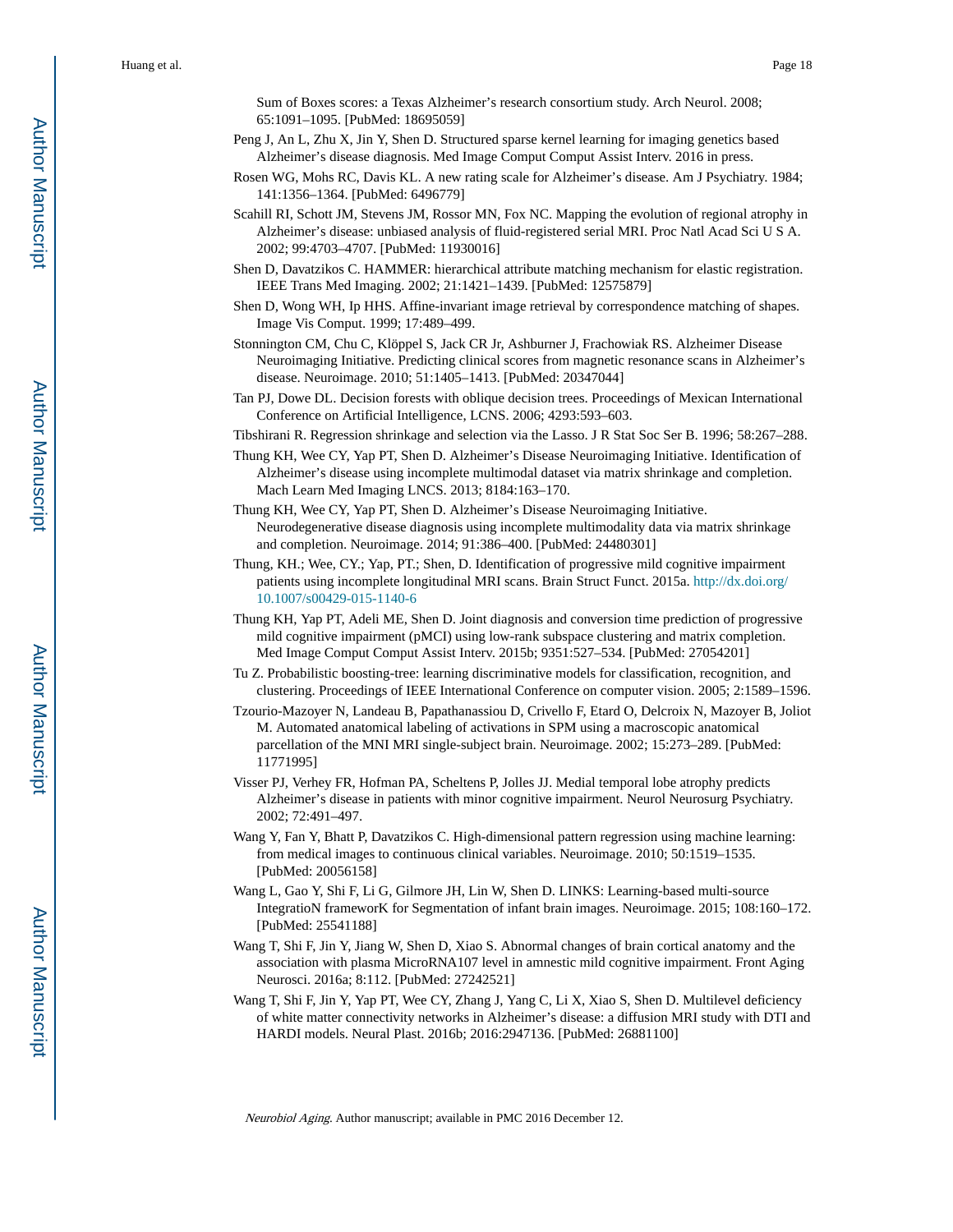- Xue Z, Shen D, Karacali B, Stern J, Rottenberg D, Davatzikos C. Simulating deformations of MR brain images for validation of atlas-based segmentation and registration algorithms. Neuroimage. 2006; 33:855–866. [PubMed: 16997578]
- Zhan L, Nie Z, Ye J, Wang Y, Jin Y, Jahanshad N, Prasad G, de Zubicaray GI, McMahon KL, Martin NG, Wright MJ, Thompson PM. Multiple stages classification of Alzheimer's disease based on structural brain networks using generalized low rank approximations (GLRAM). Computational Diffusion MRI, Mathematics Visualization. 2014:35–44.
- Zhan L, Zhou J, Wang Y, Jin Y, Jahanshad N, Prasad G, Nir TM, Leonardo CD, Ye J, Thompson PM. Alzheimer's Disease Neuroimaging Initiative. Comparison of nine tractography algorithms for detecting abnormal structural brain networks in Alzheimer's disease. Front Aging Neurosci. 2015; 7:48. [PubMed: 25926791]
- Zhang D, Shen D. Alzheimer's Disease Neuroimaging Initiative. Predicting future clinical changes of MCI patients using longitudinal and multimodal biomarkers. PLoS One. 2012a; 7:e33182. [PubMed: 22457741]
- Zhang D, Shen D. Multi-modal multi-task learning for joint prediction of multiple regression and classification variables in Alzheimer's disease. Neuroimage. 2012b; 59:895–907. [PubMed: 21992749]
- Zhang L, Wang Q, Gao Y, Wu G, Shen D. Automatic labeling of MR brain images by hierarchical learning of atlas forests. Med Phys. 2016; 43:1175–1186. [PubMed: 26936703]
- Zhang L, Wang Q, Gao Y, Wu G, Shen D. Learning of atlas forest hierarchy for automatic labeling of MR brain images. Mach Learn Med Imaging LNCS. 2014; 8679:323–330.
- Zhou J, Liu J, Narayan VA, Ye J. Alzheimer's Disease Neuroimaging Initiative. Modeling disease progression via multi-task learning. Neuroimage. 2013; 78:233–248. [PubMed: 23583359]
- Zhu X, Suk HI, Shen D. A novel matrix-similarity based loss function for joint regression and classification in AD diagnosis. Neuroimage. 2014; 100:91–105. [PubMed: 24911377]
- Zhu X, Suk HI, Zhu Y, Thung KH, Wu G, Shen D. Multi-view classification for identification of Alzheimer's disease. Mach Learn Med Imaging LNCS. 2015; 9352:255–262.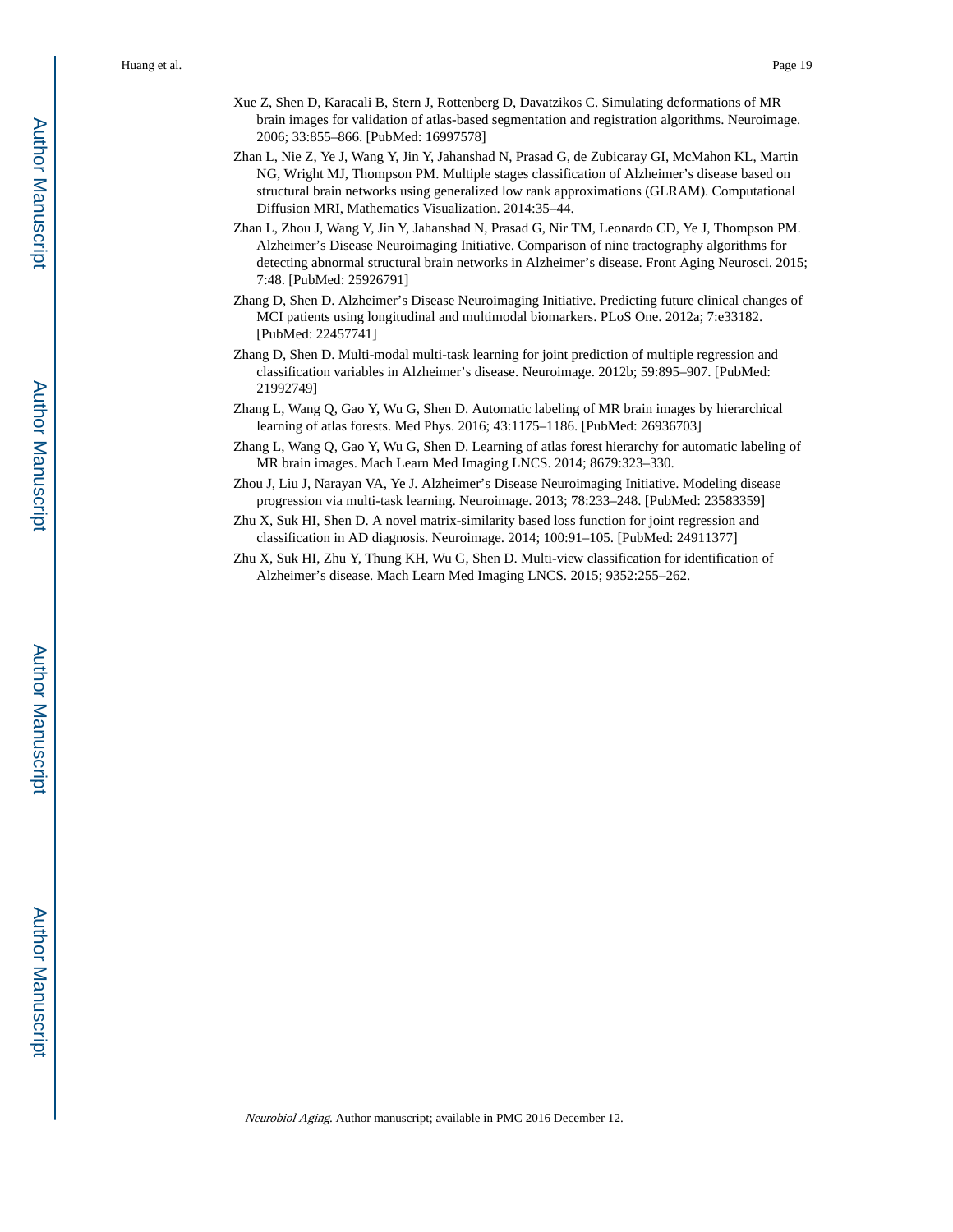



The decision boundaries generated by (A) an axis-aligned split function and (B) an oblique split function.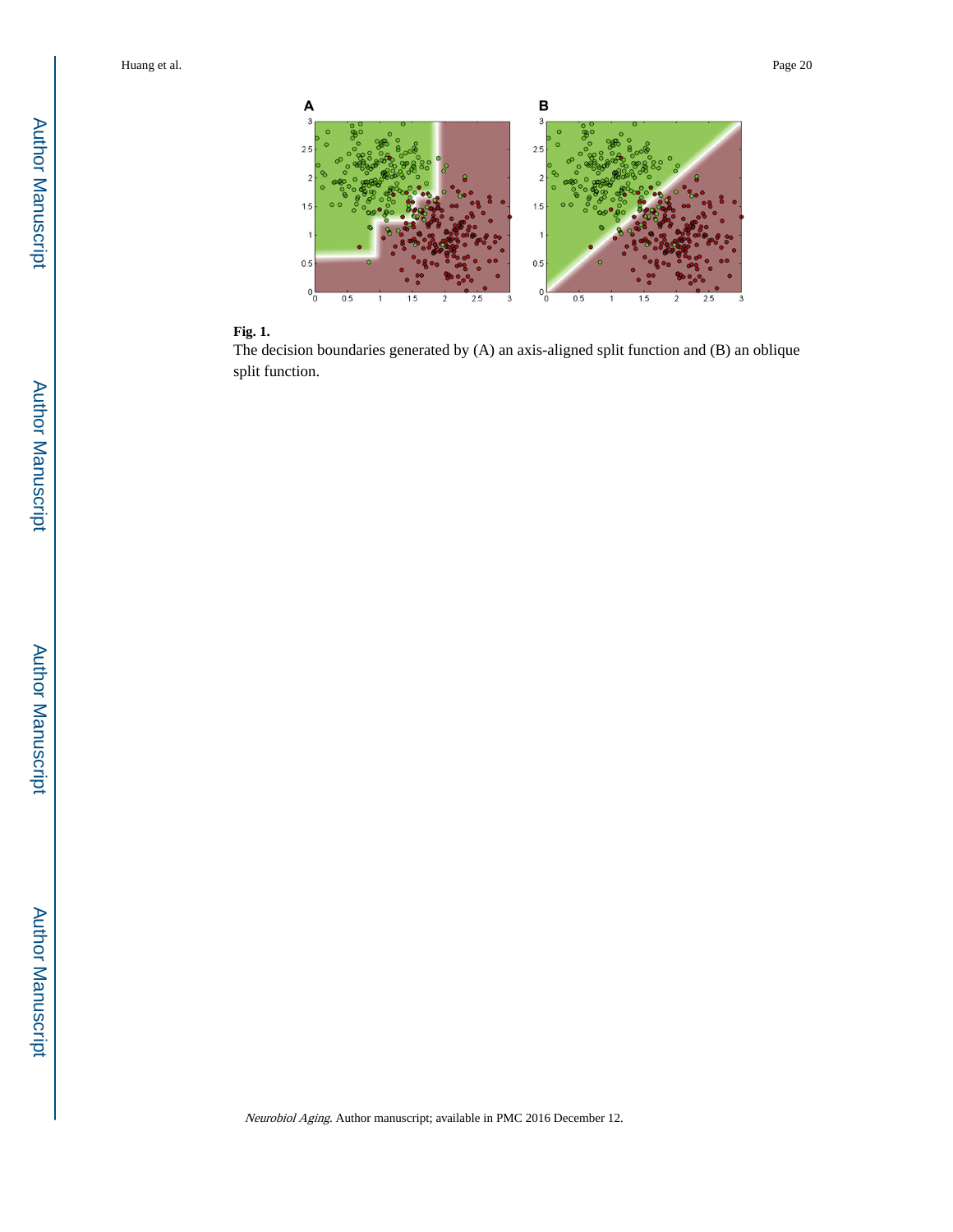

#### **Fig. 2.**

A testing procedure of (A) the hard-split decision tree and (B) the soft-split decision tree. The paths connecting those blue nodes are the paths that the test sample goes through during the testing procedure. (For interpretation of the references to color in this figure legend, the reader is referred to the Web version of this article.)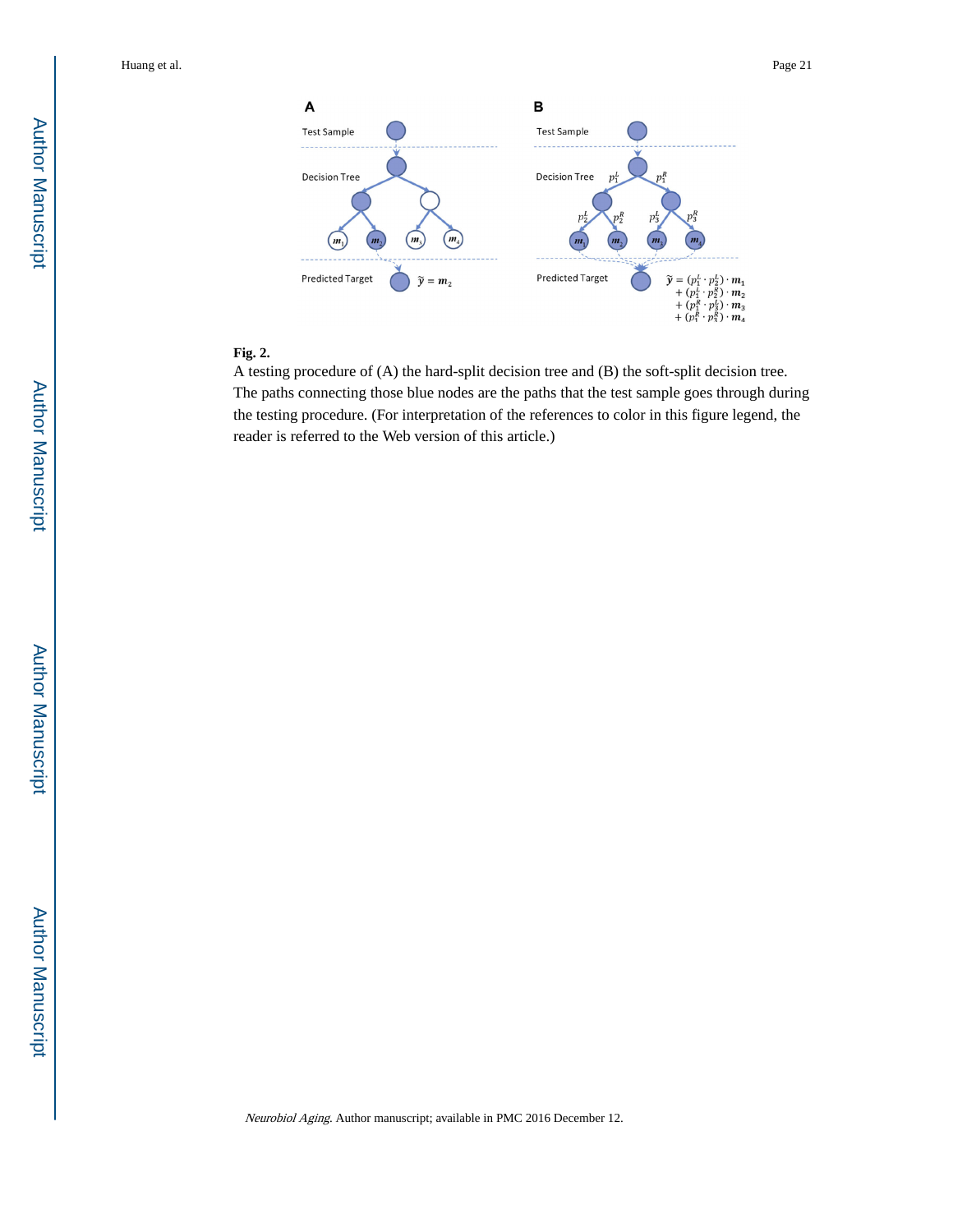



The change patterns of several patients' MMSE scores over the 5 time points including the baseline examination. Abbreviation: MMSE, Mini-Mental State Examination.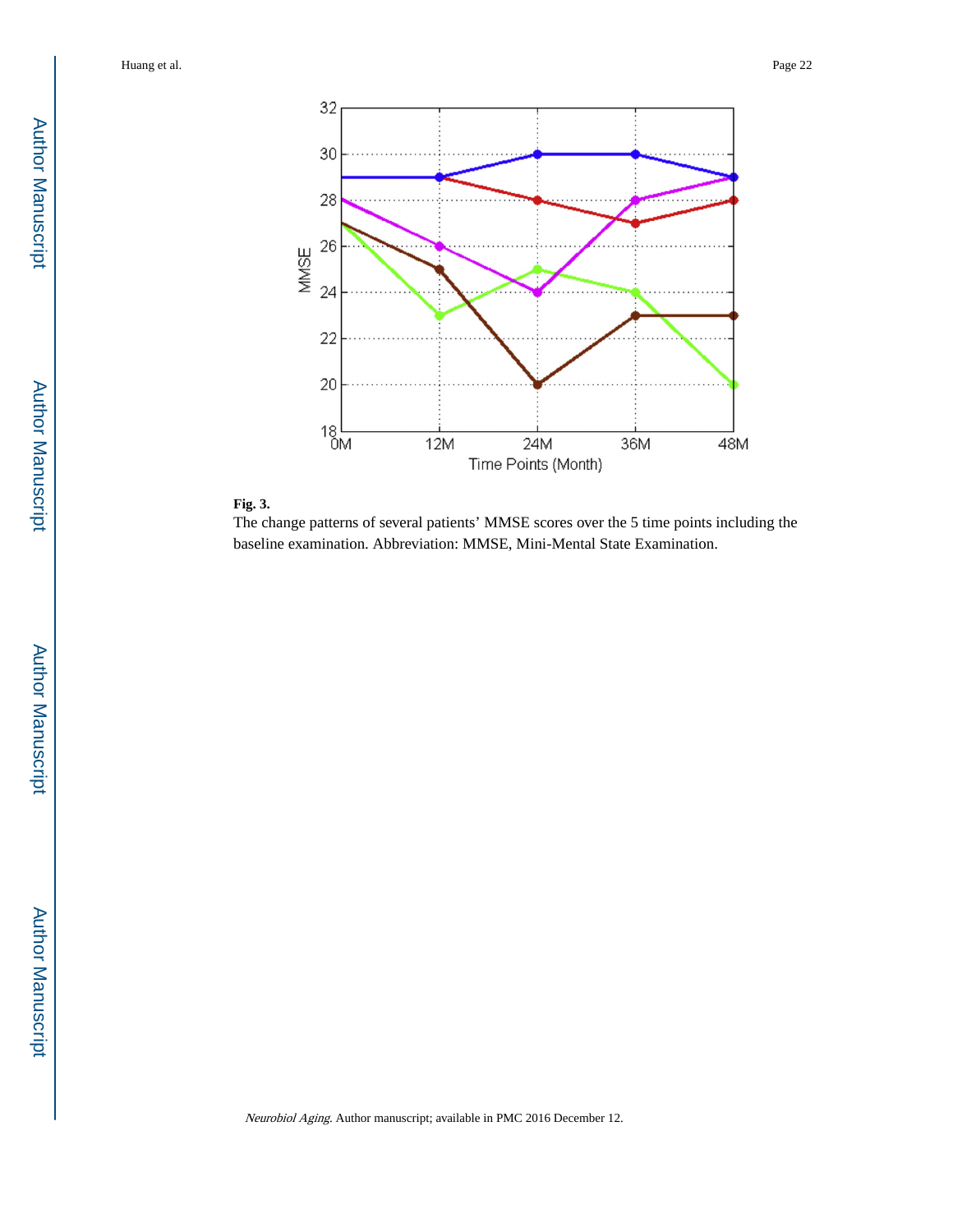

#### **Fig. 4.**

The top 20 most discriminative regions from the AAL atlas are shown in color in the axial slices. The position of each slice is marked by a line on the sagittal image at the bottom right corner. The lines from the bottom to the top correspond to the axial slices from the upper-left corner to the bottom-right corner, respectively. Abbreviation: AAL, automatic anatomical labeling. (For interpretation of the references to color in this figure legend, the reader is referred to the Web version of this article.)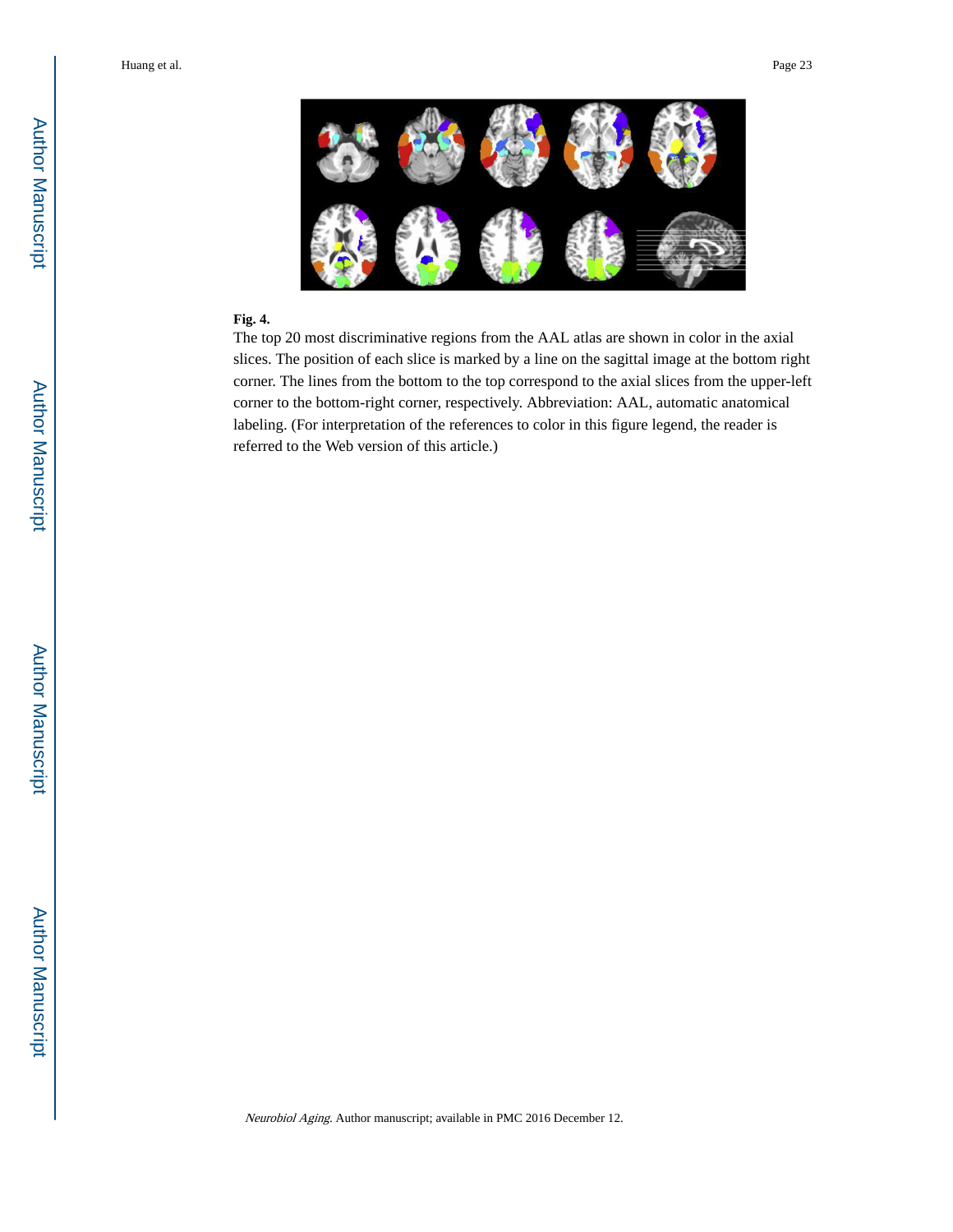| ì      |
|--------|
| ١      |
| j<br>ī |
|        |
|        |
| ï      |
|        |
|        |
| I      |

**Table 1**

The demography and the clinical score information of the subjects in this study The demography and the clinical score information of the subjects in this study

| Month          | Groups | Number of subjects | Age            | <b>MMSE</b>    | CDR-SOB       | CDR-GLOB      | ADAS-cog        |
|----------------|--------|--------------------|----------------|----------------|---------------|---------------|-----------------|
| $\circ$        | ă      | 226 (M/F: 122/104) | $75.4 \pm 7.0$ | $29.1 \pm 1.0$ | $0.0 \pm 0.1$ | $0.0 + 0.0$   | $6.2 \pm 2.9$   |
|                | DМ     | 393 (M/F: 231/162) | $75.3 \pm 6.9$ | $27.0 \pm 1.8$ | $1.0 \pm 0.8$ | $0.5 \pm 0.0$ | $11.6 \pm 4.4$  |
|                | Ę      | 186 (M/F: 117/69)  | $75.4 \pm 6.5$ | $23.3 \pm 2.0$ | $3.3 \pm 1.4$ | $0.7 \pm 0.3$ | $18.6 \pm 6.3$  |
| $\overline{c}$ | ă      | 201 (M/F: 106/95)  | $75.0 \pm 7.1$ | $29.2 \pm 1.1$ | $0.1 \pm 0.2$ | $0.0 \pm 0.1$ | $5.5 \pm 2.8$   |
|                | DМ     | 351 (M/F: 214/137) | $75.2 \pm 6.9$ | $26.3 \pm 3.0$ | $1.6 \pm 1.3$ | $0.5 \pm 0.2$ | $12.6 \pm 6.2$  |
|                | Ę      | 149 (M/F: 90/59)   | $75.5 \pm 6.3$ | $21.3 \pm 4.3$ | $4.5 \pm 2.3$ | $1.0 \pm 0.5$ | $22.3 \pm 8.8$  |
| $\overline{a}$ | ğ      | 192 (M/F: 100/92)  | $75.0 \pm 7.2$ | $29.1 \pm 1.1$ | $0.1 \pm 0.4$ | $0.1 \pm 0.2$ | $5.8 \pm 3.0$   |
|                | ă      | 289 (M/F: 179/110) | $75.3 \pm 7.0$ | $25.4 \pm 4.0$ | $2.2 \pm 1.9$ | $0.6 \pm 0.3$ | $14.1 \pm 7.5$  |
|                | Ę      | 122 (M/F: 73/49)   | $75.5 \pm 6.1$ | $19.3 \pm 5.6$ | $6.0 + 3.0$   | $1.3 \pm 0.6$ | $27.4 \pm 11.3$ |
| 36             | ă      | 172 (M/F: 93/79)   | $74.8 \pm 7.4$ | $29.0 \pm 1.3$ | $0.1 \pm 0.5$ | $0.1 \pm 0.2$ | $5.3 \pm 2.9$   |
|                | ă      | 221 (MF: 133/88)   | $75.6 \pm 7.1$ | $24.9 \pm 4.6$ | $2.6 \pm 2.3$ | $0.7 \pm 0.5$ | $15.0 \pm 8.8$  |
|                | Ę      | 9 (M/F: 8/1)       | $73.8 \pm 4.2$ | $17.4 \pm 6.6$ | $9.0 \pm 3.0$ | $1.9 \pm 0.6$ | $30.0 \pm 12.7$ |
| $\frac{8}{3}$  | ă      | 51 (M/F: 29/22)    | $75.0 \pm 7.4$ | $29.2 \pm 1.1$ | $0.1 \pm 0.3$ | $0.1 \pm 0.2$ | $6.4 \pm 2.8$   |
|                | DМ     | 50 (M/F: 33/17)    | $74.9 \pm 6.9$ | $24.6 \pm 4.3$ | $2.9 \pm 2.3$ | $0.7 \pm 0.4$ | $14.8 \pm 7.3$  |
|                | Ę      | 2 (M/F: 1/1)       | $75.0 \pm 0.0$ | $21.0 + 5.7$   | $6.0 \pm 4.2$ | $1.5 \pm 0.7$ | $20.0 + 8.0$    |

Neurobiol Aging. Author manuscript; available in PMC 2016 December 12.

Key: AD, Alzheimer's disease; ADAS-cog, Alzheimer's disease assessment scale-cognitive subscale; CDR-GLOB, clinical dementia rating-global; CDR-SOB, clinical dementia rating-sum of boxes; F,<br>female; M, male; MCI, mild cogn Key: AD, Alzheimer's disease; ADAS-cog, Alzheimer's disease assessment scale–cognitive subscale; CDR-GLOB, clinical dementia rating–global; CDR-SOB, clinical dementia rating–sum of boxes; F, female; M, male; MCI, mild cognitive impairment; MMSE, Mini-Mental State Examination; NC, normal control.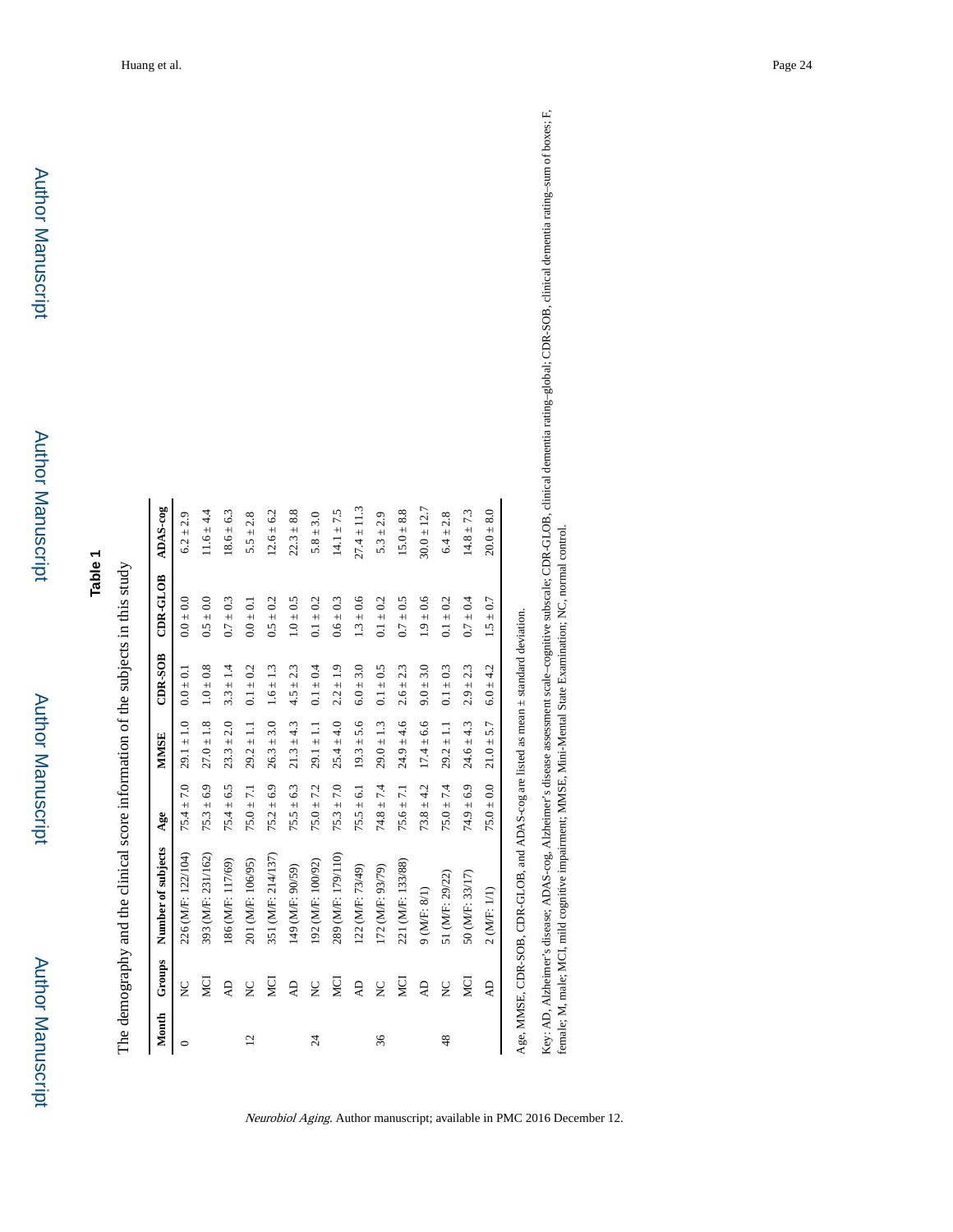Author Manuscript

**Author Manuscript** 

The MAEs of the proposed methods (oRF-L1 and oRF-L1-soft) and other RF models (RF, oRF-L2, and oRF-L2-soft) The MAEs of the proposed methods (oRF-L1 and oRF-L1-soft) and other RF models (RF, oRF-L2, and oRF-L2-soft)

| Month           | Method                    |                           | MAE (mean ± standard deviation) |                           |                                |
|-----------------|---------------------------|---------------------------|---------------------------------|---------------------------|--------------------------------|
|                 |                           | <b>MMSE</b>               | CDR-SOB                         | <b>CDR-GLOB</b>           | ADAS-cog                       |
| $\overline{c}$  | RF                        | $1.778 \pm 0.198$         | $0.724 \pm 0.088$               | $0.142 \pm 0.023$         | $3.426 \pm 0.372$              |
|                 | oRF-L2                    | $1.764 \pm 0.235$         | $0.743 \pm 0.135$               | $0.154 \pm 0.030$         | $3.440 \pm 0.337$              |
|                 | oRF-L2-soft               | $1.722 \pm 0.218$         | $0.737 \pm 0.134$               | $0.158 \pm 0.028$         | $3.444 \pm 0.357$              |
|                 | oRF-L1                    | $1.744 \pm 0.163$         | $0.692 \pm 0.053$               | $0.137 \pm 0.022^{\circ}$ | $3.422 \pm 0.231$              |
|                 | oRF-L1-soft               | $1.675 \pm 0.176^{2}$     | $0.685 \pm 0.068$               | $0.146 \pm 0.021$         | $3.275 \pm 0.249^2$            |
| $\overline{24}$ | RF                        | $2.118 \pm 0.270$         | $0.999 \pm 0.159$               | $0.222 \pm 0.032$         | $4.298 \pm 0.589$              |
|                 | oRF-L2                    | $2.117 \pm 0.371$         | $1.031 \pm 0.143$               | $0.229 \pm 0.031$         | $4.194 \pm 0.701$              |
|                 | oRF-L2-soft               | $2.093 \pm 0.367$         | $1.020 \pm 0.138$               | $0.236 \pm 0.034$         | $4.098 \pm 0.686$              |
|                 | oRF-L1                    | $2.101 \pm 0.314$         | $1.014 \pm 0.127$               | $0.226 \pm 0.024$         | $4.227 \pm 0.555$              |
|                 | oRF-L1-soft               | $2.043 \pm 0.294^2$       | $0.979 \pm 0.122^{\circ}$       | $0.229 \pm 0.027$         | $4.070 \pm 0.483$ <sup>2</sup> |
| 36              | R <sub>F</sub>            | $2.028 \pm 0.346$         | $0.975 \pm 0.150$               | $0.223 \pm 0.030$         | $3.965 \pm 0.985$              |
|                 | oRF-L2                    | $2.009 \pm 0.328$         | $0.912 \pm 0.129$               | $0.223 \pm 0.028$         | $3.887 \pm 0.756$              |
|                 | oRF-L2-soft               | $1.950 \pm 0.325$         | $0.894 \pm 0.124$               | $0.224 \pm 0.026$         | $3.753 \pm 0.651$              |
|                 | oRF-L1                    | $1.838 \pm 0.249$         | $0.893 \pm 0.150$               | $0.215 \pm 0.033^{\circ}$ | $3.770 \pm 0.909$              |
|                 | oRF-L1-soft               | $1.808 \pm 0.247^{\circ}$ | $0.883 \pm 0.113^{2}$           | $0.220 \pm 0.023$         | $3.653 \pm 0.778$ <sup>2</sup> |
| 48              | $\mathbb{R}^{\mathbb{H}}$ | $1.939 \pm 0.593$         | $1.160 \pm 0.470$               | $0.250 \pm 0.104$         | $3.653 \pm 0.866$              |
|                 | oRF-L2                    | $1.871 \pm 0.580$         | $0.998 \pm 0.497$               | $0.243 \pm 0.106$         | $3.785 \pm 0.824$              |
|                 | oRF-L2-soft               | $1.830 \pm 0.568$         | $1.006 \pm 0.511$               | $0.244 \pm 0.107$         | $3.729 \pm 0.821$              |
|                 | oRF-L1                    | $1.693 \pm 0.512$         | $0.977 \pm 0.472$               | $0.236 \pm 0.095^{\circ}$ | $3.635 \pm 0.833$              |
|                 | oRF-L1-soft               | $1.656 \pm 0.469^{2}$     | $0.978 \pm 0.475$               | $0.240 \pm 0.092$         | $3.565 \pm 0.847^{\circ}$      |

Neurobiol Aging. Author manuscript; available in PMC 2016 December 12.

The best results are shown in bold. The best results are shown in bold.

error; MMSE, Mini-Mental State Examination; oRF-L1, oblique RF with the L1 norm constraint; oRF-L1-soft, oblique RF with L1 and soft split; oRF-L2, oblique RF with the L2 norm constraint; oRF-L2error; MMSE, Mini-Mental State Examination; oRF-L1, oblique RF with the L1 norm constraint; oRF-L1-soft, oblique RF with L1 and soft split; oRF-L2, oblique RF with the L2 norm constraint; oRF-L2- Key: ADAS-cog, Alzheimer's Disease Assessment Scale-Cognitive Subscale; CDR-CLOB, Clinical Dementia Rating-Global; CDR-SOB, Clinical Dementia Rating-Sum of Boxes; MAE, mean absolute Key: ADAS-cog, Alzheimer's Disease Assessment Scale–Cognitive Subscale; CDR-GLOB, Clinical Dementia Rating–Global; CDR-SOB, Clinical Dementia Rating–Sum of Boxes; MAE, mean absolute soft, oblique RF with L2 and soft split; RF, random forest. soft, oblique RF with L2 and soft split; RF, random forest.

As presents that the result in bold is statistically significantly better than other comparison methods ( $p < 0.05$ ). Represents that the result in bold is statistically significantly better than other comparison methods  $(p < 0.05)$ .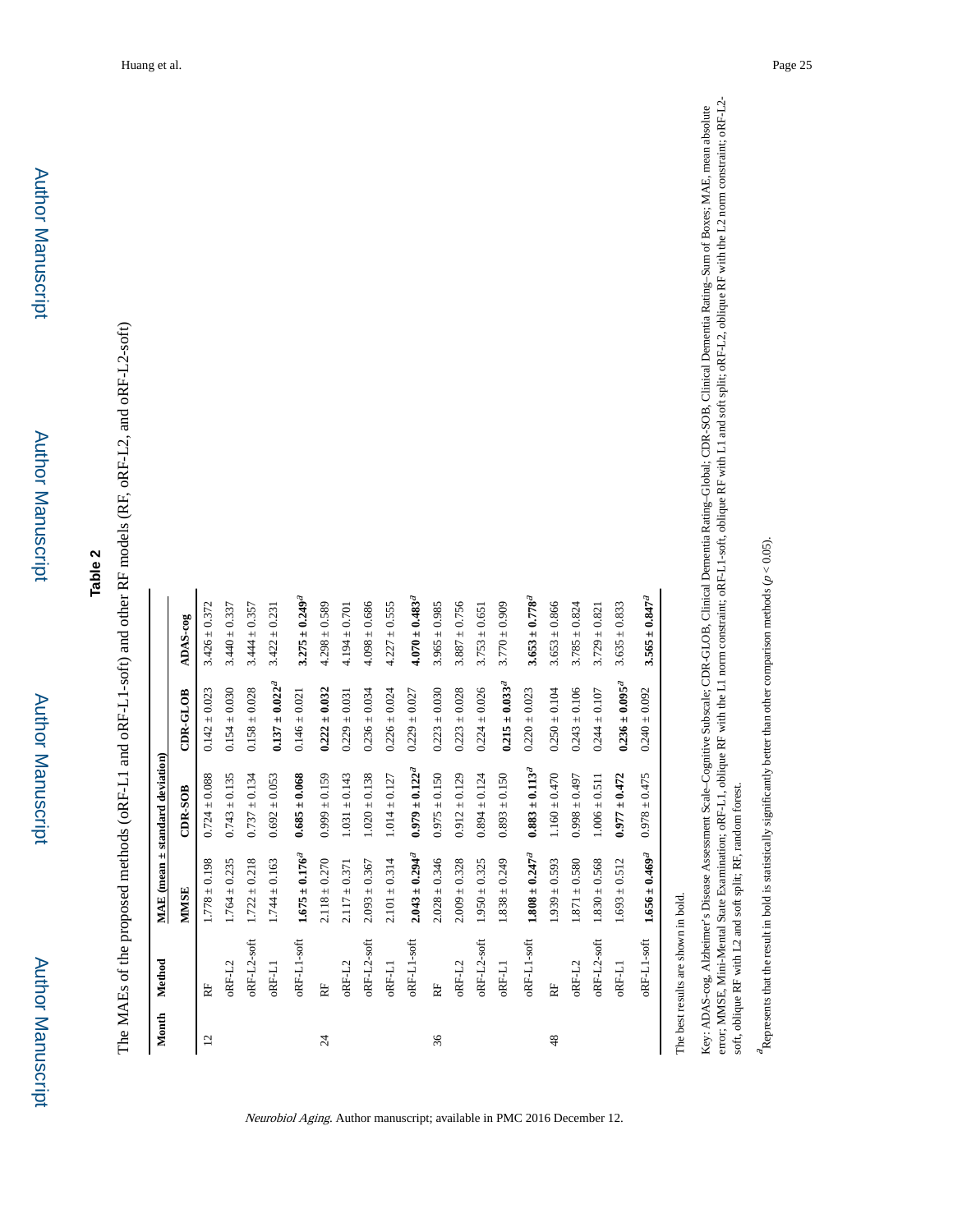Author Manuscript

**Author Manuscript** 

## **Table 3**

The Pearson's correlation coefficients (R) of the proposed methods (oRF-L1 and oRF-L1-soft) and other RF models (RF, oRF-L2, and oRF-L2-soft) The Pearson's correlation coefficients (R) of the proposed methods (oRF-L1 and oRF-L1-soft) and other RF models (RF, oRF-L2, and oRF-L2-soft)

| Month           | <b>Method</b> | ≃           |         |                 |           |
|-----------------|---------------|-------------|---------|-----------------|-----------|
|                 |               | <b>MMSE</b> | CDR-SOB | <b>CDR-GLOB</b> | ADAS-cog  |
| $\overline{c}$  | 꾽             | 0.807       | 0.840   | 0.813           | 0.840     |
|                 | oRF-L2        | $0.800\,$   | 0.829   | 0.798           | 0.828     |
|                 | oRF-L2-soft   | 0.816       | 0.836   | $0.805$         | 0.833     |
|                 | oRF-L1        | 0.813       | 0.849   | 0.823           | 0.842     |
|                 | oRF-L1-soft   | 0.826       | 0.855   | 0.830           | 0.852     |
| $\overline{24}$ | Ę             | 0.809       | 0.835   | 0.804           | 0.828     |
|                 | oRF-L2        | 0.810       | 0.833   | 0.802           | 0.827     |
|                 | oRF-L2-soft   | $0.82\,$    | 0.845   | 0.812           | 0.839     |
|                 | oRF-L1        | 0.809       | 0.841   | $0.804\,$       | 0.828     |
|                 | oRF-L1-soft   | 0.822       | 0.852   | 0.816           | 0.841     |
| 36              | Ę             | 0.765       | 0.785   | 0.778           | 0.789     |
|                 | oRF-L2        | 0.775       | 0.825   | 0.788           | $0.800\,$ |
|                 | oRF-L2-soft   | 0.792       | 0.842   | 0.806           | 0.819     |
|                 | oRF-L1        | 0.821       | 0.831   | 0.802           | 0.824     |
|                 | oRF-L1-soft   | 0.832       | 0.843   | 0.813           | 0.836     |
| 48              | RF            | 0.742       | 0.653   | 0.679           | 0.731     |
|                 | oRF-L2        | 0.731       | 0.717   | 0.689           | 0.697     |
|                 | oRF-L2-soft   | 0.747       | 0.722   | 0.693           | 0.708     |
|                 | ORF-L1        | $0.800\,$   | 0.738   | 0.718           | 0.745     |
|                 | oRF-L1-soft   | 0.804       | 0.746   | 0.725           | 0.752     |

Neurobiol Aging. Author manuscript; available in PMC 2016 December 12.

The best results are shown in bold. The *p*-values associated with each R is less than 10<sup> $-5$ </sup> (statistically significant)  $$ The best results are shown in bold. The

Examination; oRF-L1, oblique RF with the L1 norm constraint; oRF-L1-soft, oblique RF with L1 and soft split; oRF-L2, oblique RF with the L2 norm constraint; oRF-L2-soft, oblique RF with L2 and soft-Examination; oRF-L1, oblique RF with the L1 norm constraint; oRF-L1-soft, oblique RF with the L2 norm constraint; oRF-L2-soft, oblique RF with the L2 norm constraint; oRF-L2-soft, oblique RF with L2 and soft-Key: ADAS-cog, Alzheimer's Disease Assessment Scale-Cognitive Subscale; CDR-GLOB, clinical dementia rating-global; CDR-SOB, clinical dementia rating-sum of boxes; MMSE, Mini-Mental State Key: ADAS-cog, Alzheimer's Disease Assessment Scale–Cognitive Subscale; CDR-GLOB, clinical dementia rating–global; CDR-SOB, clinical dementia rating–sum of boxes; MMSE, Mini-Mental State split; RF, random forest. split; RF, random forest.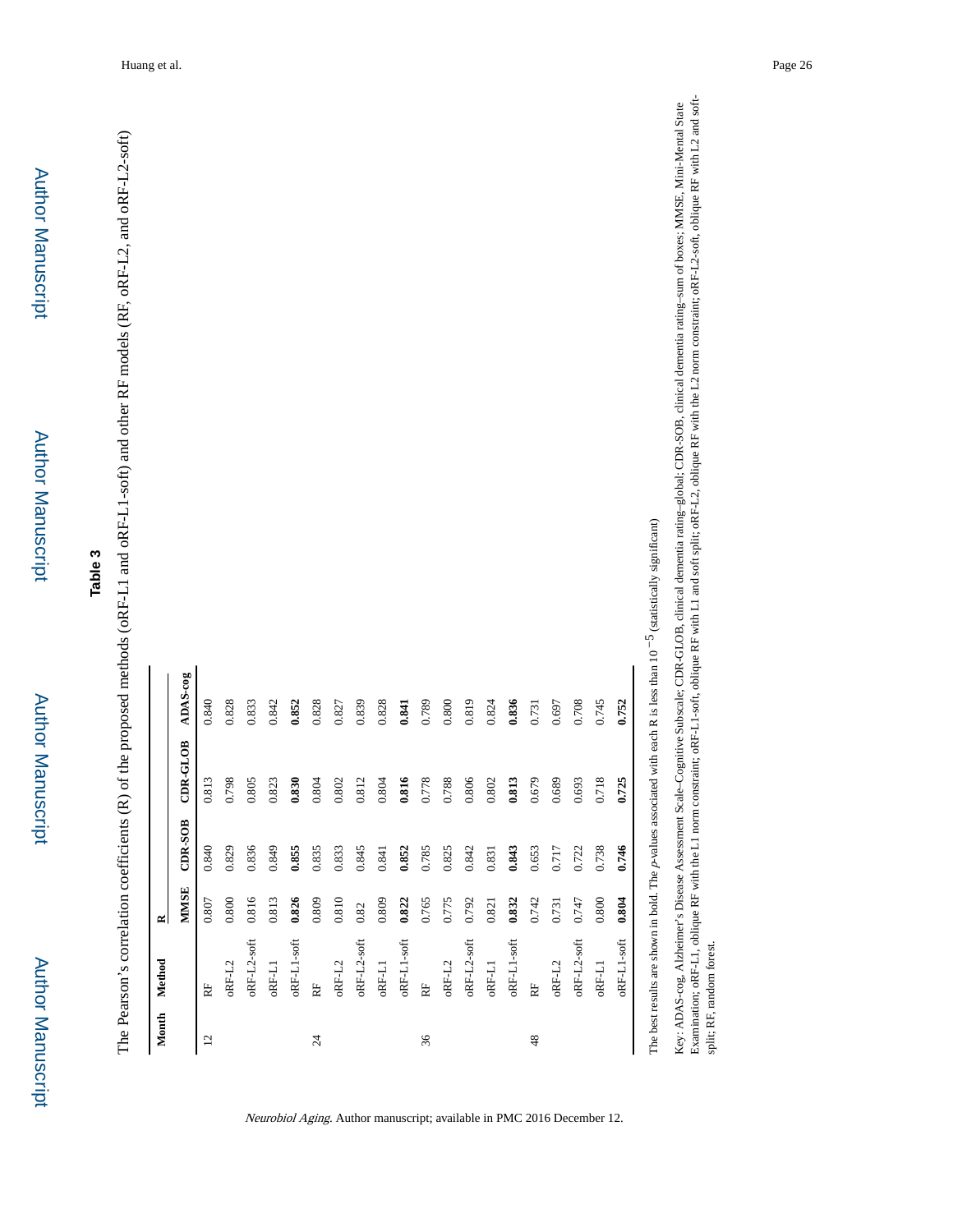#### **Table 4**

The total MAEs of the proposed methods (oRF-L1-soft) and other regression methods (Lasso regression, ridge regression, and SVM) across all the 4 future time points

| Method         |                         | $MAE$ (mean $\pm$ standard deviation) |                 |                       |
|----------------|-------------------------|---------------------------------------|-----------------|-----------------------|
|                | <b>MMSE</b>             | <b>CDR-SOB</b>                        | <b>CDR-GLOB</b> | <b>ADAS-cog</b>       |
| LASSO          | $2.088 + 0.347$         | $1.002 + 0.180$                       | $0.215 + 0.044$ | $3.794 + 0.614$       |
| Ridge          | $2.029 + 0.353$         | $0.994 + 0.180$                       | $0.215 + 0.043$ | $3.731 + 0.585$       |
| <b>SVM</b>     | $1.945 + 0.380$         | $0.970 + 0.223$                       | $0.205 + 0.052$ | $3.818 + 0.622$       |
| $oRF-I.1$      | $1.844 + 0.310$         | $0.894 + 0.200$                       | $0.203 + 0.043$ | $3.764 + 0.632$       |
| $oRF-I.1-soft$ | $1.796 + 0.297^{\circ}$ | $0.881 \pm 0.195^{\circ}$             | $0.209 + 0.041$ | $3.641 \pm 0.589^{2}$ |

The best results are shown in bold.

Key: ADAS-cog, Alzheimer's Disease Assessment Scale–Cognitive Subscale; CDR-GLOB, clinical dementia rating–global; CDR-SOB, clinical dementia rating–sum of boxes; MAE, mean absolute error; MMSE, Mini-Mental State Examination; oRF-L1, oblique RF with the L1 norm constraint; oRF-L1-soft, oblique RF with L1 and soft split; SVM, support vector machine.

<sup>a</sup>Represents that the result in bold is statistically significantly better than other comparison methods ( $p < 0.05$ ).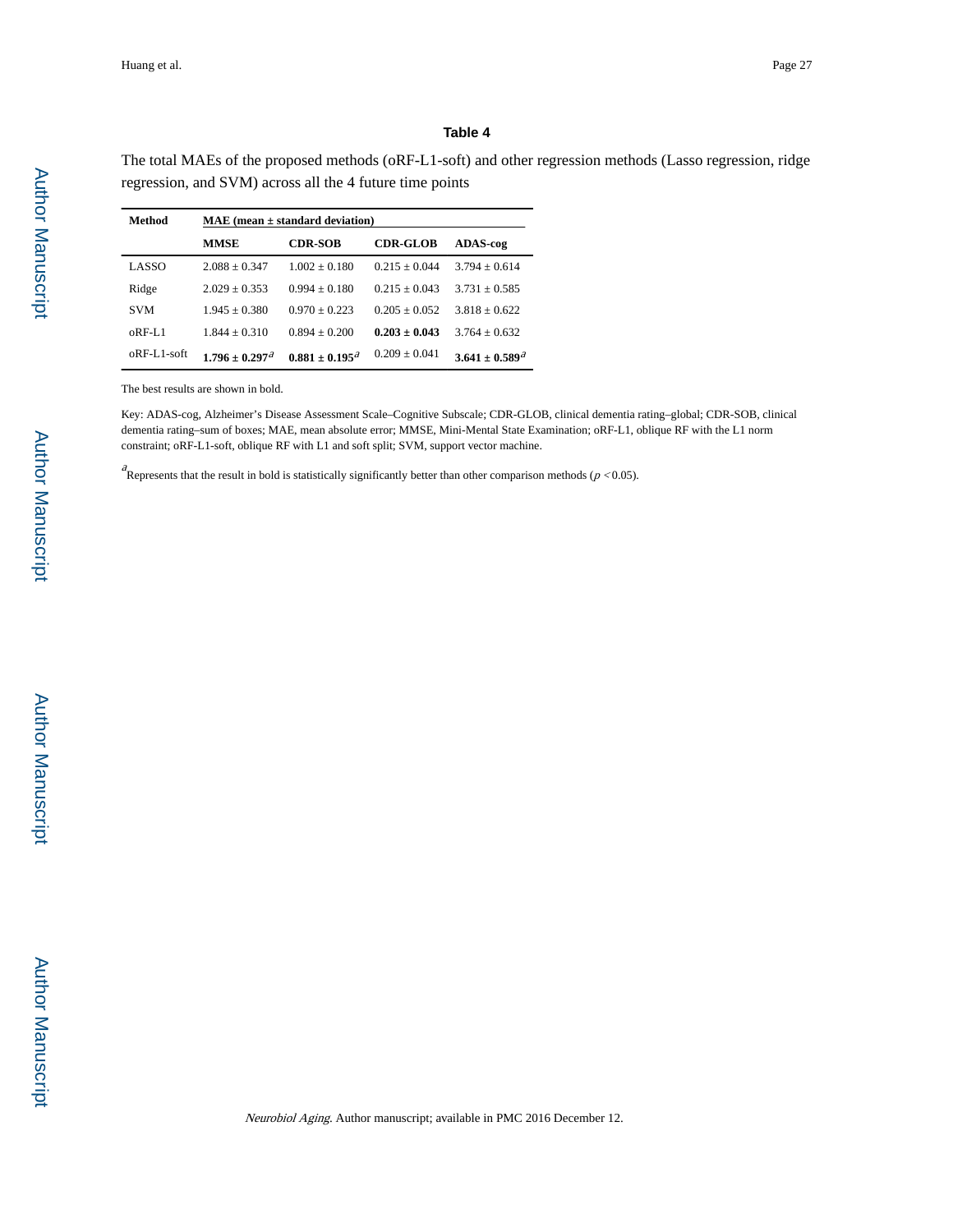#### **Table 5**

The wRs of the proposed methods (oRF-L1-soft) and other regression methods (Lasso regression, ridge regression, and SVM) across all the 4 future time points

| Method         | wR          |                |                 |                 |
|----------------|-------------|----------------|-----------------|-----------------|
|                | <b>MMSE</b> | <b>CDR-SOB</b> | <b>CDR-GLOB</b> | <b>ADAS-cog</b> |
| Lasso          | 0.775       | 0.793          | 0.777           | 0.802           |
| Ridge          | 0.789       | 0.799          | 0.781           | 0.809           |
| <b>SVM</b>     | 0.786       | 0.788          | 0.775           | 0.793           |
| $oRF-I.1$      | 0.811       | 0.815          | 0.787           | 0.810           |
| $oRF-I.1-soft$ | 0.821       | 0.824          | 0.796           | 0.820           |

The best results are shown in bold.

Key: ADAS-cog, Alzheimer's disease assessment scale–cognitive subscale; CDR-GLOB, clinical dementia rating–global; CDR-SOB, clinical dementia rating–sum of boxes; MMSE, Mini-Mental State Examination; oRF-L1, oblique RF with the L1 norm constraint; oRF-L1-soft, oblique RF with L1 and soft split; SVM, support vector machine; wRs, weighted Pearson's correlation coefficients.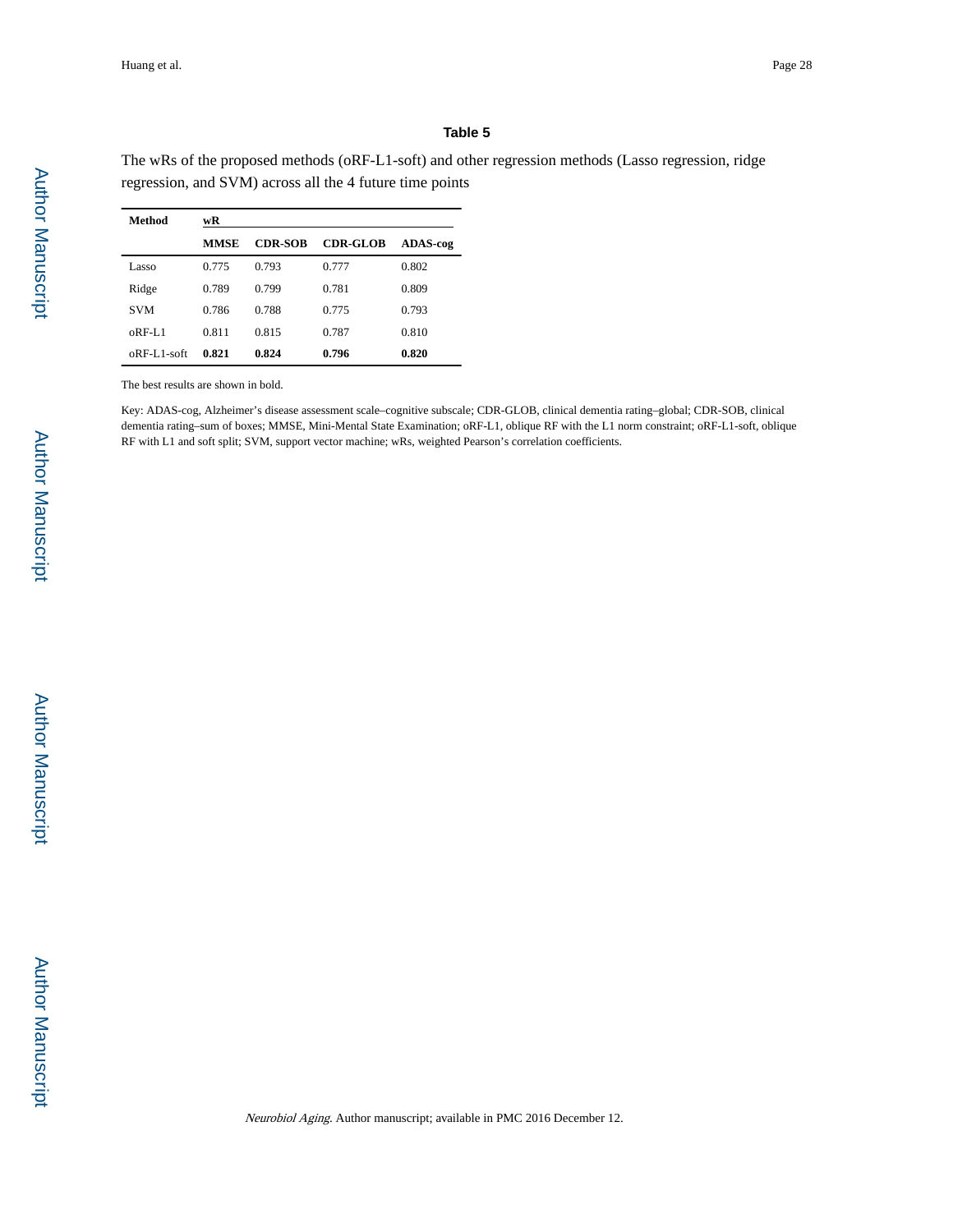Author Manuscript

**Author Manuscript** 

## **Table 6**

The MAEs of the proposed methods (oRF-L1 and oRF-L1-soft) on the data set from the randomly selected 5 acquisition sites The MAEs of the proposed methods (oRF-L1 and oRF-L1-soft) on the data set from the randomly selected 5 acquisition sites

|                | Month Method | <b>MAE</b>  |         |                   |       |
|----------------|--------------|-------------|---------|-------------------|-------|
|                |              | <b>MMSE</b> | CDR-SOB | CDR-GLOB ADAS-cog |       |
|                | ORF-L1       | 1.293       | 0.707   | 0.149             | 3.090 |
|                | oRF-L1-soft  | 1.285       | 0.694   | 0.132             | 3.000 |
| $\overline{z}$ | ORF-L1       | 1.760       | 0.915   | 0.224             | 3.421 |
|                | oRF-L1-soft  | 1.739       | 0.866   | 0.222             | 3.186 |
| 36             | ORF-L1       | 1.759       | 0.824   | 0.219             | 3.069 |
|                | oRF-L1-soft  | 1.701       | 0.780   | 0.231             | 2.879 |
| $^{48}$        | ORF-L1       | 0.533       | 0.250   | 0.120             | 1.202 |
|                | oRF-L1-soft  | 0.481       | 0.249   | 0.131             | 0.862 |

The best results are shown in bold. The best results are shown in bold. Key: ADAS-cog, Alzheimer's disease assessment scale-cognitive subscale; CDR-GLOB, clinical dementia rating-slobal; CDR-SOB, clinical dementia rating-sum of boxes; MAE, mean absolute error,<br>MMSE, Mini-Mental State Examinati Key: ADAS-cog, Alzheimer's disease assessment scale–cognitive subscale; CDR-GLOB, clinical dementia rating–global; CDR-SOB, clinical dementia rating–sum of boxes; MAE, mean absolute error, MMSE, Mini-Mental State Examination; oRF-L1, oblique RF with the L1 norm constraint; oRF-L1-soft, oblique RF with L1 and soft split.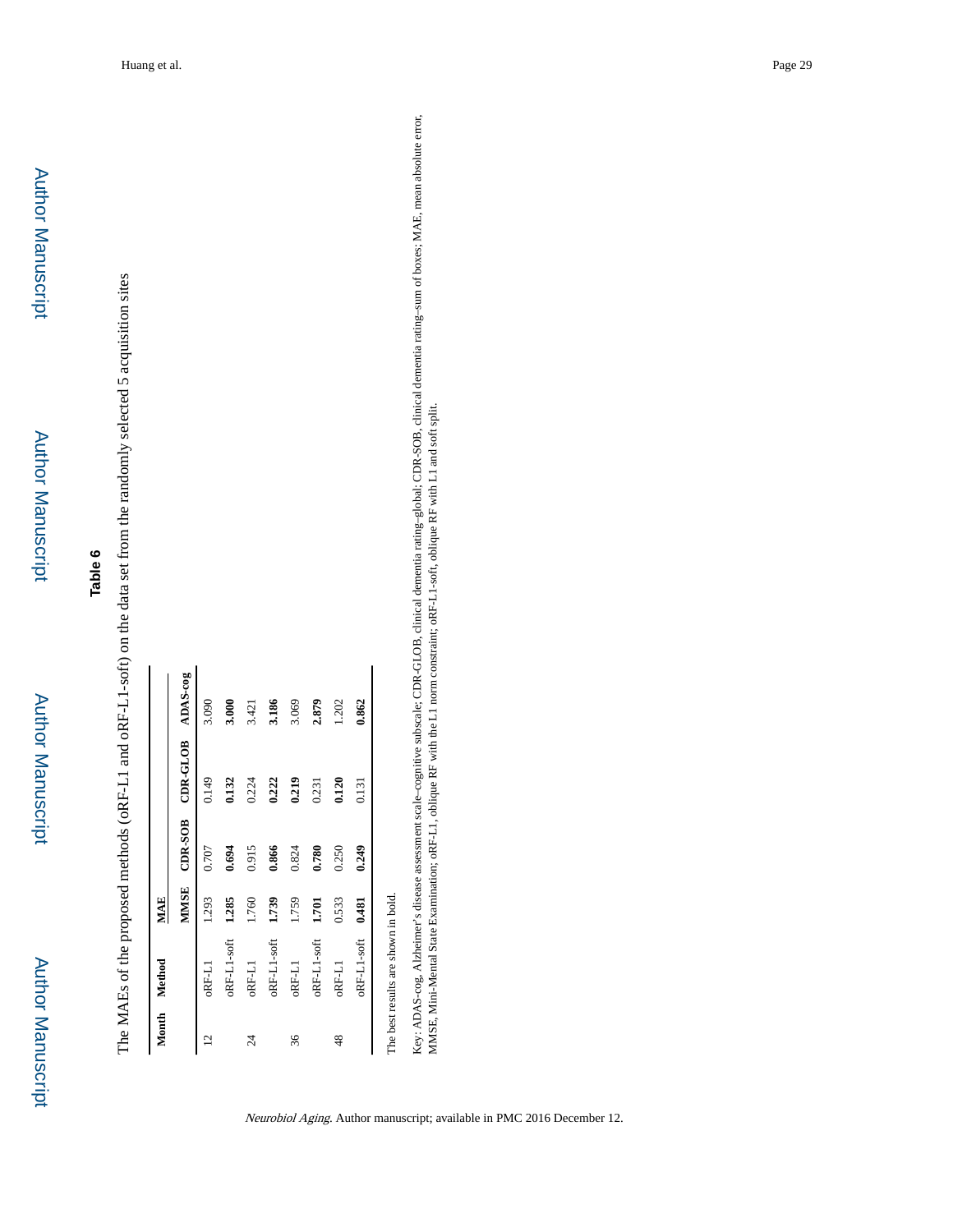Author Manuscript

**Author Manuscript** 

### **Table 7**

The Rs of the proposed methods (oRF-L1 and oRF-L1-soft) on the data set from the randomly selected 5 acquisition sites The Rs of the proposed methods (oRF-L1 and oRF-L1-soft) on the data set from the randomly selected 5 acquisition sites

|                 | Month Method | ≃     |       |                                |       |
|-----------------|--------------|-------|-------|--------------------------------|-------|
|                 |              |       |       | MMSE CDR-SOB CDR-GLOB ADAS-cog |       |
| $\overline{c}$  | DRF-L1       | 0.847 | 0.815 | 0.810                          | 0.877 |
|                 | oRF-L1-soft  | 0.852 | 0.836 | 0.807                          | 0.887 |
| $\overline{24}$ | DRF-L1       | 0.873 | 0.849 | 0.822                          | 0.898 |
|                 | oRF-L1-soft  | 0.873 | 0.879 | 0.859                          | 0.918 |
| 36              | ORF-L1       | 0.888 | 0.930 | 0.866                          | 0.926 |
|                 | oRF-L1-soft  | 0.894 | 0.935 | 0.877                          | 0.930 |
| $\frac{8}{3}$   | oRF-L1       | a/a   | a/a   | a/a                            | a/a   |
|                 | oRF-L1-soft  | n/a   | n/a   | n/a                            | n/a   |

The best results are shown in bold. Since there are only 3 subjects at the 48th month, the Rs are not applicable. The best results are shown in bold. Since there are only 3 subjects at the 48th month, the Rs are not applicable.

Key: ADAS-cog, Alzheimer's disease assessment scale-cognitive subscale; CDR-GLOB, clinical dementia rating-global; CDR-SOB, clinical dementia rating-sum of boxes; MMSE, Mini-Mental State<br>Examination; oRF-L1, oblique RF wit Key: ADAS-cog, Alzheimer's disease assessment scale–cognitive subscale; CDR-GLOB, clinical dementia rating–global; CDR-SOB, clinical dementia rating–sum of boxes; MMSE, Mini-Mental State Examination; oRF-L1, oblique RF with the L1 norm constraint; oRF-L1-soft, oblique RF with L1 and soft split; Rs, Pearson's correlation coefficients.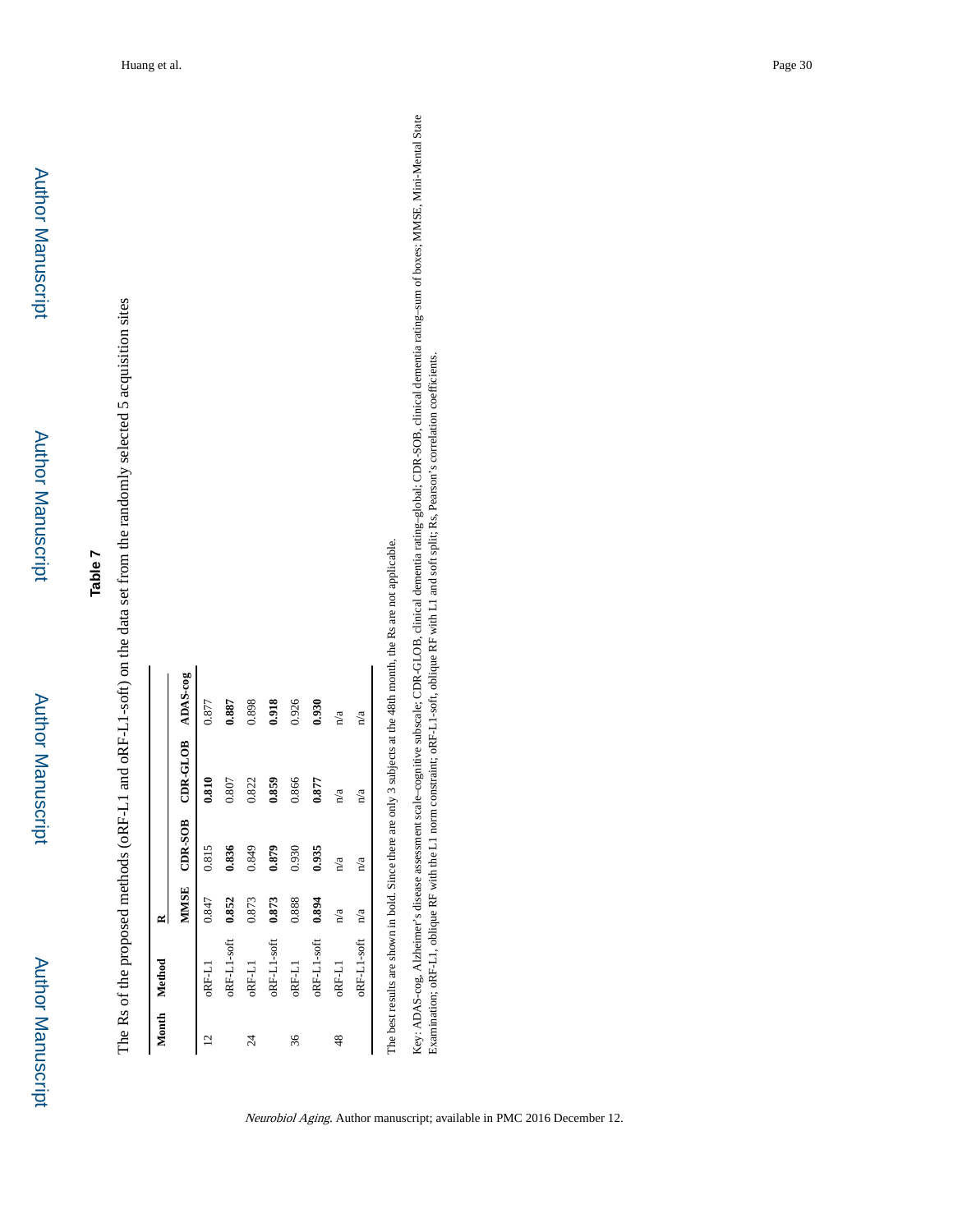#### **Table 8**

The total MAEs of oRF-L1-soft (only baseline features), oRF-L1-soft-interp (linear interpolation), and oRF-L1-soft-long (our proposed algorithm with longitudinal data) across all the 4 future time points

| Method             |                           | $MAE$ (mean $\pm$ standard deviation) |                     |                           |
|--------------------|---------------------------|---------------------------------------|---------------------|---------------------------|
|                    | <b>MMSE</b>               | <b>CDR-SOB</b>                        | <b>CDR-GLOB</b>     | <b>ADAS-cog</b>           |
| $oRF-L1-soft$      | $1.796 + 0.297$           | $0.881 + 0.195$                       | $0.209 + 0.041$     | $3.641 + 0.589$           |
| oRF-L1-soft-interp | $1.633 \pm 0.263$         | $0.793 + 0.182$                       | $0.220 + 0.042$     | $3.201 + 0.496$           |
| oRF-L1-soft-long   | $1.548 \pm 0.214^{\circ}$ | $0.703 \pm 0.160^2$                   | $0.187 \pm 0.035^2$ | $2.913 \pm 0.404^{\circ}$ |

The best results are shown in bold.

Key: ADAS-cog, Alzheimer's disease assessment scale–cognitive subscale; CDR-GLOB, clinical dementia rating–global; CDR-SOB, clinical dementia rating–sum of boxes; MAE, mean absolute error; MMSE, Mini-Mental State Examination; oRF-L1-soft, oblique RF with L1 and soft split.

 $\alpha$  Represents that the result in bold is statistically significantly better than other comparison methods ( $p < 0.05$ ).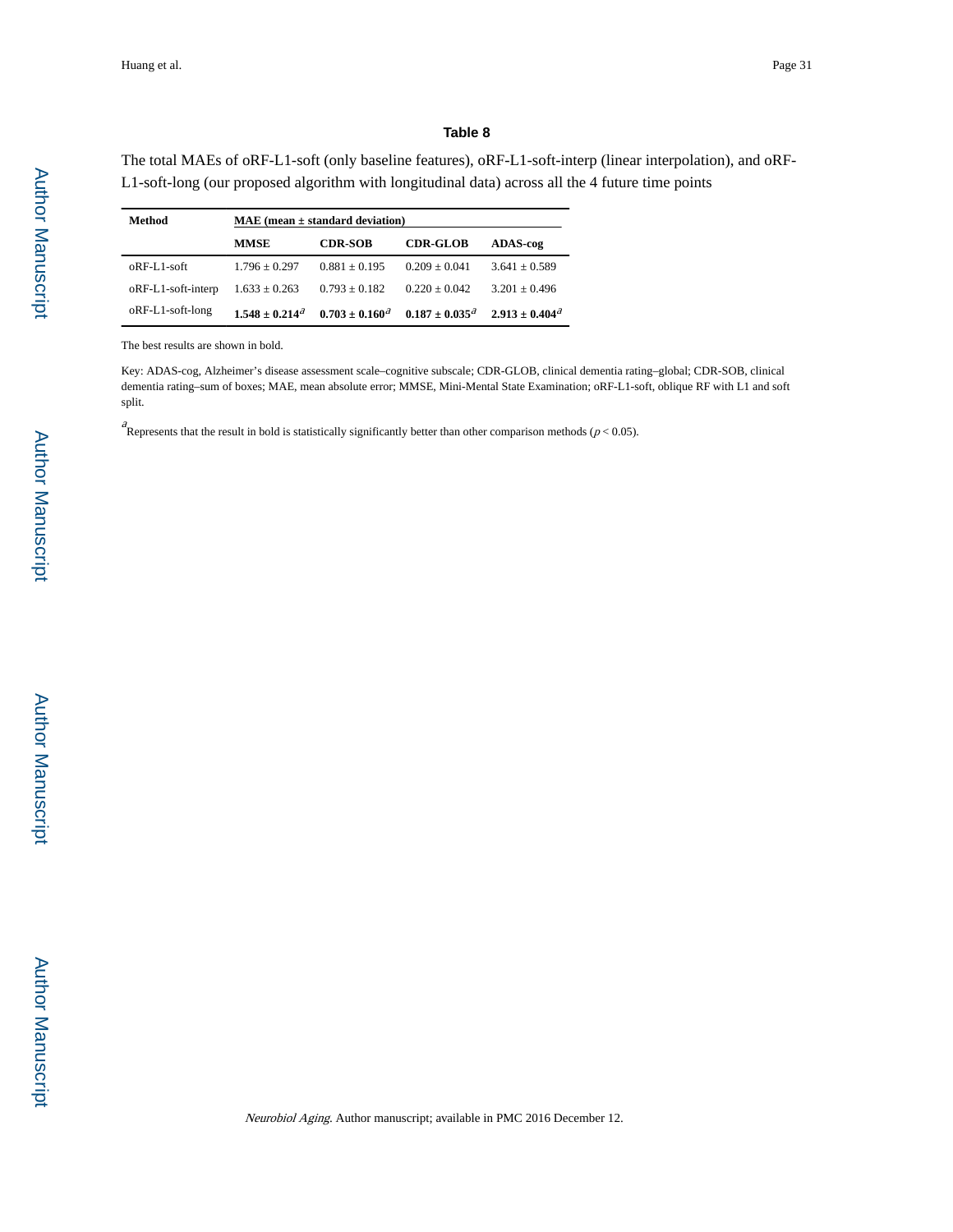#### **Table 9**

The wRs of oRF-L1-soft (only baseline features), oRF-L1-soft-interp (linear interpolation), and oRF-L1-softlong (our proposed algorithm with longitudinal data) across all the 4 future time points

| Method             | wR          |                |                 |                 |
|--------------------|-------------|----------------|-----------------|-----------------|
|                    | <b>MMSE</b> | <b>CDR-SOB</b> | <b>CDR-GLOB</b> | <b>ADAS-cog</b> |
| $oRF-I.1-soft$     | 0.821       | 0.824          | 0.796           | 0.613           |
| oRF-L1-soft-interp | 0.867       | 0.882          | 0.835           | 0.709           |
| oRF-L1-soft-long   | 0.877       | 0.897          | 0.857           | 0.715           |

The best results are shown in bold.

Key: ADAS-cog, Alzheimer's disease assessment scale–cognitive subscale; CDR-GLOB, clinical dementia rating–global; CDR-SOB, clinical dementia rating–sum of boxes; MMSE, Mini-Mental State Examination; oRF-L1-soft, oblique RF with L1 and soft split; wRs, weighted Pearson's correlation coefficients.